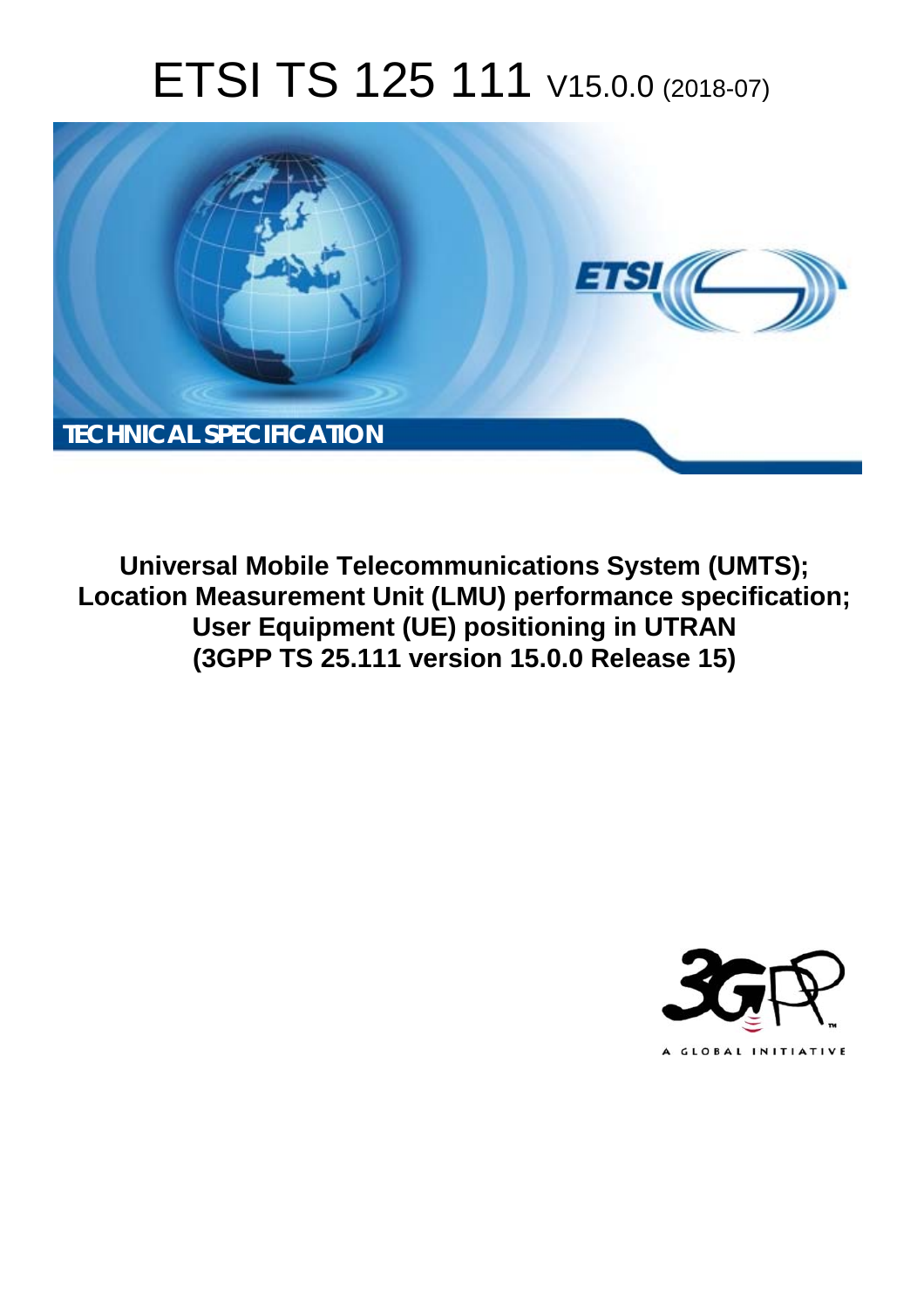Reference RTS/TSGR-0425111vf00

> Keywords UMTS

#### *ETSI*

#### 650 Route des Lucioles F-06921 Sophia Antipolis Cedex - FRANCE

Tel.: +33 4 92 94 42 00 Fax: +33 4 93 65 47 16

Siret N° 348 623 562 00017 - NAF 742 C Association à but non lucratif enregistrée à la Sous-Préfecture de Grasse (06) N° 7803/88

#### *Important notice*

The present document can be downloaded from: <http://www.etsi.org/standards-search>

The present document may be made available in electronic versions and/or in print. The content of any electronic and/or print versions of the present document shall not be modified without the prior written authorization of ETSI. In case of any existing or perceived difference in contents between such versions and/or in print, the only prevailing document is the print of the Portable Document Format (PDF) version kept on a specific network drive within ETSI Secretariat.

Users of the present document should be aware that the document may be subject to revision or change of status. Information on the current status of this and other ETSI documents is available at <https://portal.etsi.org/TB/ETSIDeliverableStatus.aspx>

If you find errors in the present document, please send your comment to one of the following services: <https://portal.etsi.org/People/CommiteeSupportStaff.aspx>

#### *Copyright Notification*

No part may be reproduced or utilized in any form or by any means, electronic or mechanical, including photocopying and microfilm except as authorized by written permission of ETSI. The content of the PDF version shall not be modified without the written authorization of ETSI. The copyright and the foregoing restriction extend to reproduction in all media.

> © ETSI 2018. All rights reserved.

**DECT**TM, **PLUGTESTS**TM, **UMTS**TM and the ETSI logo are trademarks of ETSI registered for the benefit of its Members. **3GPP**TM and **LTE**TM are trademarks of ETSI registered for the benefit of its Members and of the 3GPP Organizational Partners. **oneM2M** logo is protected for the benefit of its Members.

**GSM**® and the GSM logo are trademarks registered and owned by the GSM Association.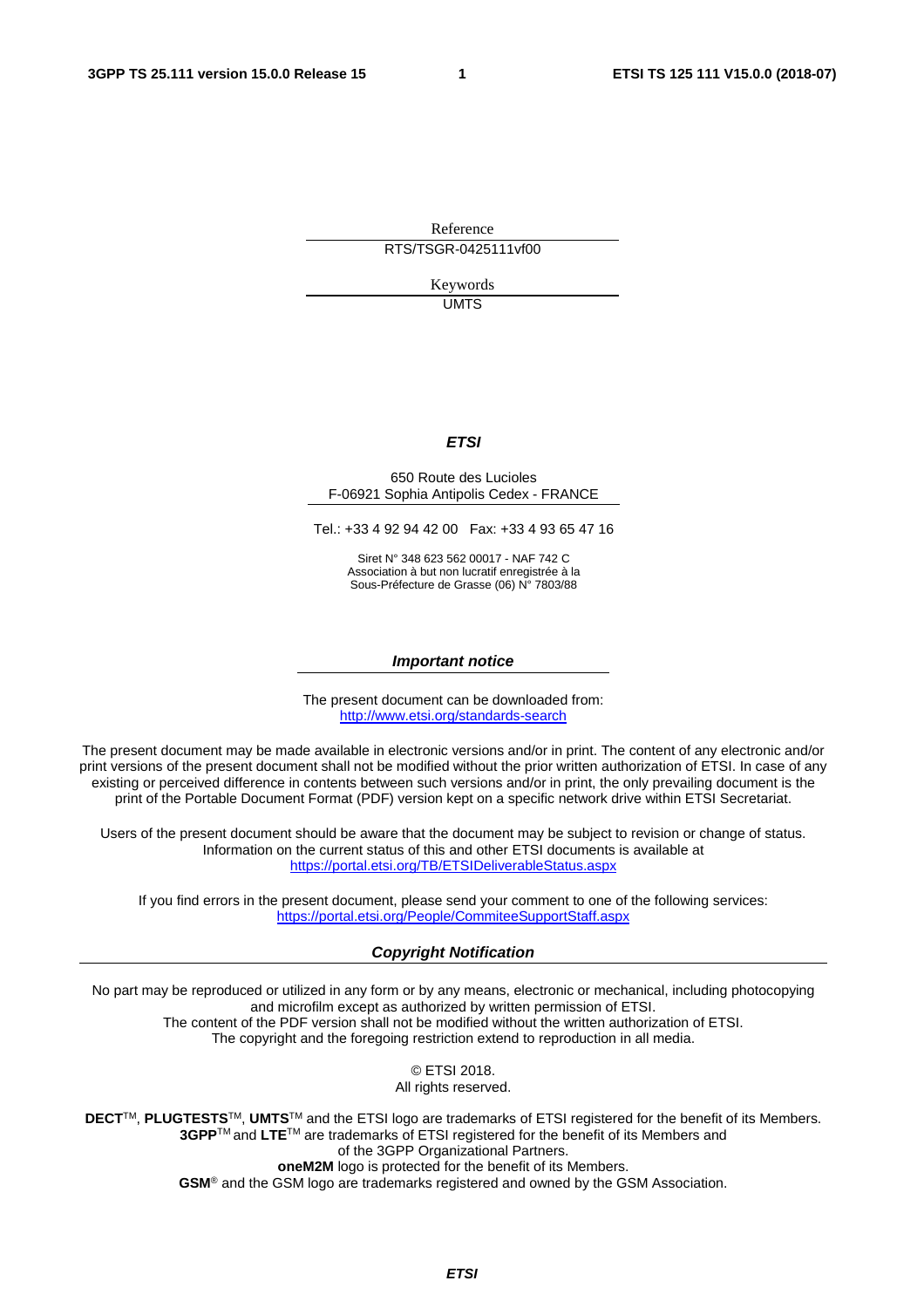# Intellectual Property Rights

#### Essential patents

IPRs essential or potentially essential to normative deliverables may have been declared to ETSI. The information pertaining to these essential IPRs, if any, is publicly available for **ETSI members and non-members**, and can be found in ETSI SR 000 314: *"Intellectual Property Rights (IPRs); Essential, or potentially Essential, IPRs notified to ETSI in respect of ETSI standards"*, which is available from the ETSI Secretariat. Latest updates are available on the ETSI Web server ([https://ipr.etsi.org/\)](https://ipr.etsi.org/).

Pursuant to the ETSI IPR Policy, no investigation, including IPR searches, has been carried out by ETSI. No guarantee can be given as to the existence of other IPRs not referenced in ETSI SR 000 314 (or the updates on the ETSI Web server) which are, or may be, or may become, essential to the present document.

#### **Trademarks**

The present document may include trademarks and/or tradenames which are asserted and/or registered by their owners. ETSI claims no ownership of these except for any which are indicated as being the property of ETSI, and conveys no right to use or reproduce any trademark and/or tradename. Mention of those trademarks in the present document does not constitute an endorsement by ETSI of products, services or organizations associated with those trademarks.

# Foreword

This Technical Specification (TS) has been produced by ETSI 3rd Generation Partnership Project (3GPP).

The present document may refer to technical specifications or reports using their 3GPP identities, UMTS identities or GSM identities. These should be interpreted as being references to the corresponding ETSI deliverables.

The cross reference between GSM, UMTS, 3GPP and ETSI identities can be found under [http://webapp.etsi.org/key/queryform.asp.](http://webapp.etsi.org/key/queryform.asp)

# Modal verbs terminology

In the present document "**shall**", "**shall not**", "**should**", "**should not**", "**may**", "**need not**", "**will**", "**will not**", "**can**" and "**cannot**" are to be interpreted as described in clause 3.2 of the [ETSI Drafting Rules](https://portal.etsi.org/Services/editHelp!/Howtostart/ETSIDraftingRules.aspx) (Verbal forms for the expression of provisions).

"**must**" and "**must not**" are **NOT** allowed in ETSI deliverables except when used in direct citation.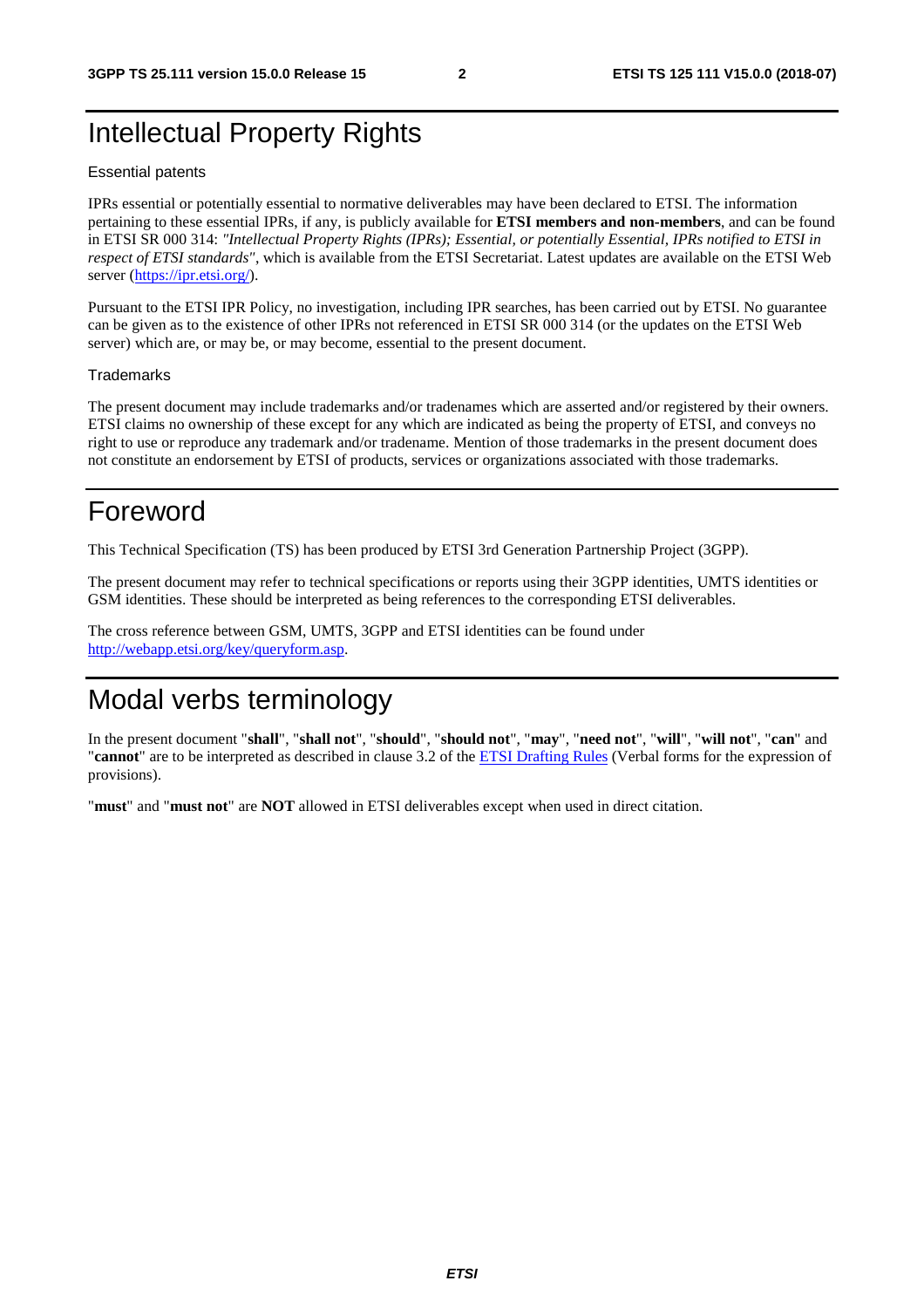$\mathbf{3}$ 

# Contents

| 1                                                         |                               |  |  |  |
|-----------------------------------------------------------|-------------------------------|--|--|--|
| 2                                                         |                               |  |  |  |
| 3<br>3.1<br>3.2                                           |                               |  |  |  |
| 4<br>4.1<br>4.2<br>4.3                                    |                               |  |  |  |
| 5<br>5.1<br>5.2<br>5.3<br>5.4<br>5.5<br>5.6<br>5.7<br>5.8 |                               |  |  |  |
| 6<br>6.1<br>6.2<br>6.3<br>6.4<br>6.5<br>6.6<br>6.7        |                               |  |  |  |
|                                                           | <b>Annex A (informative):</b> |  |  |  |
|                                                           |                               |  |  |  |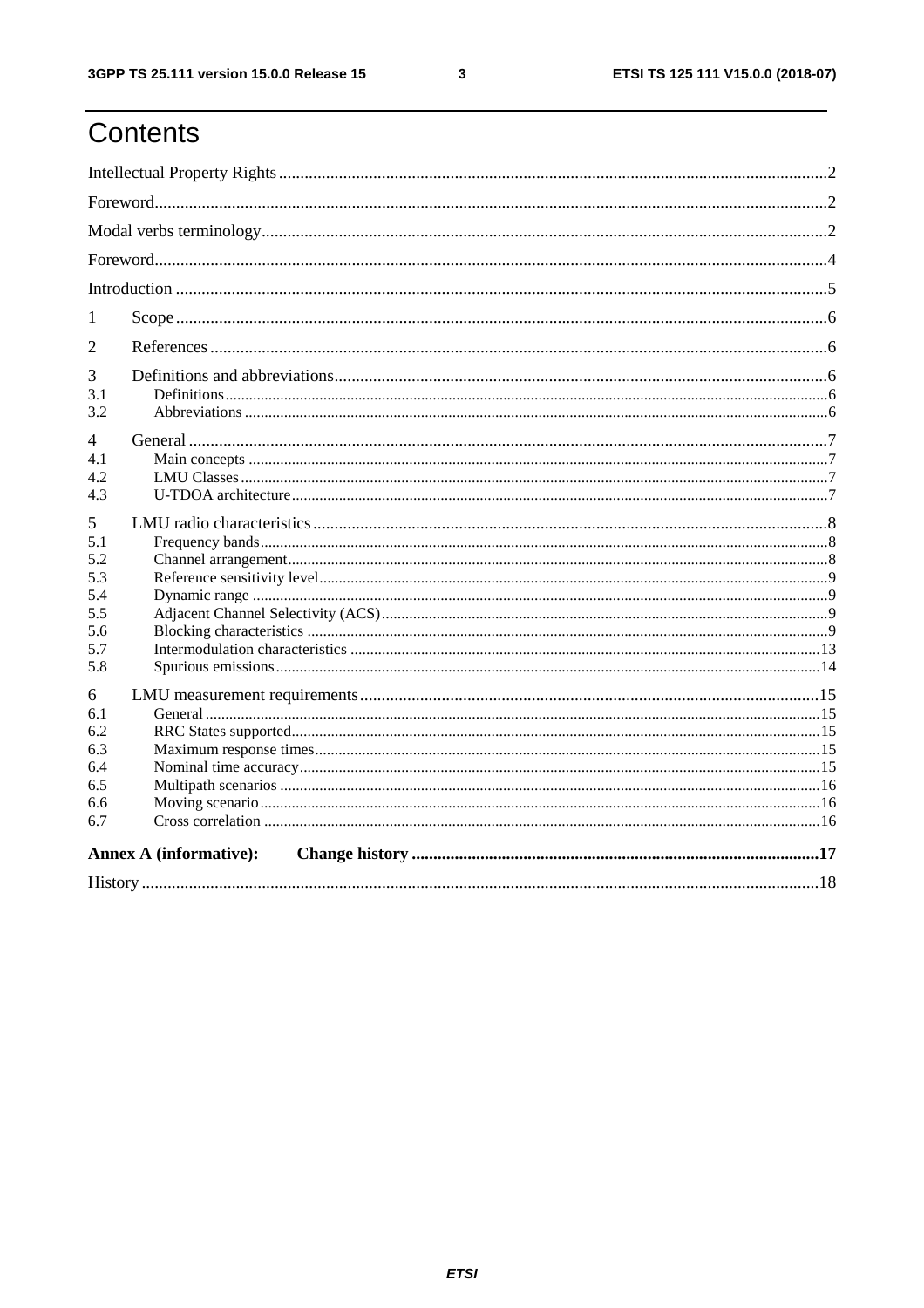# Foreword

This Technical Specification has been produced by the 3rd Generation Partnership Project (3GPP).

The contents of the present document are subject to continuing work within the TSG and may change following formal TSG approval. Should the TSG modify the contents of the present document, it will be re-released by the TSG with an identifying change of release date and an increase in version number as follows:

Version x.y.z

where:

- x the first digit:
	- 1 presented to TSG for information;
	- 2 presented to TSG for approval;
	- 3 or greater indicates TSG approved document under change control.
- Y the second digit is incremented for all changes of substance, i.e. technical enhancements, corrections, updates, etc.
- z the third digit is incremented when editorial only changes have been incorporated in the document.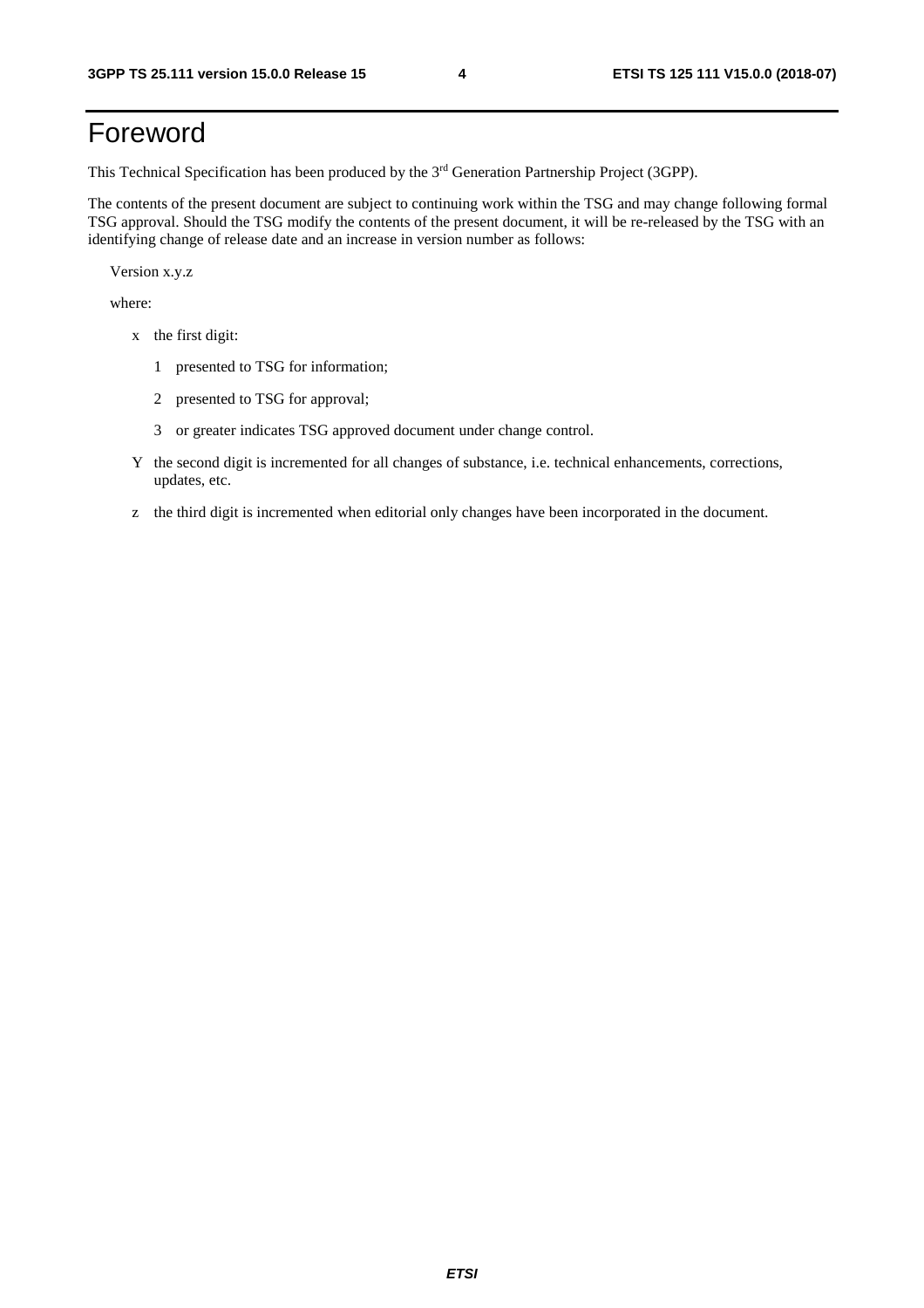# Introduction

In order to ensure correctness and consistency of the specifications (i.e., technical specifications and technical reports) under responsibility of the Technical Specification Groups (TSG) of the 3<sup>rd</sup> Generation Partnership Project (3GPP), clear, manageable and efficient mechanisms are necessary to handle version control, change control, document updating, distribution and management.

Also, the fact that the specifications are/will be implemented by industry almost in parallel with the writing of them requires strict and fast procedures for handling of changes to the specifications.

It is very important that the changes that are brought into the standard, from the past, at present and in the future, are well documented and controlled, so that technical consistency and backwards tracing are ensured.

The 3GPP TSGs, and their sub-groups together with the Support Team are responsible for the technical content and consistency of the specifications whilst the Support Team alone is responsible for the proper management of the entire documentation, including specifications, meeting documents, administrative information and information exchange with other bodies.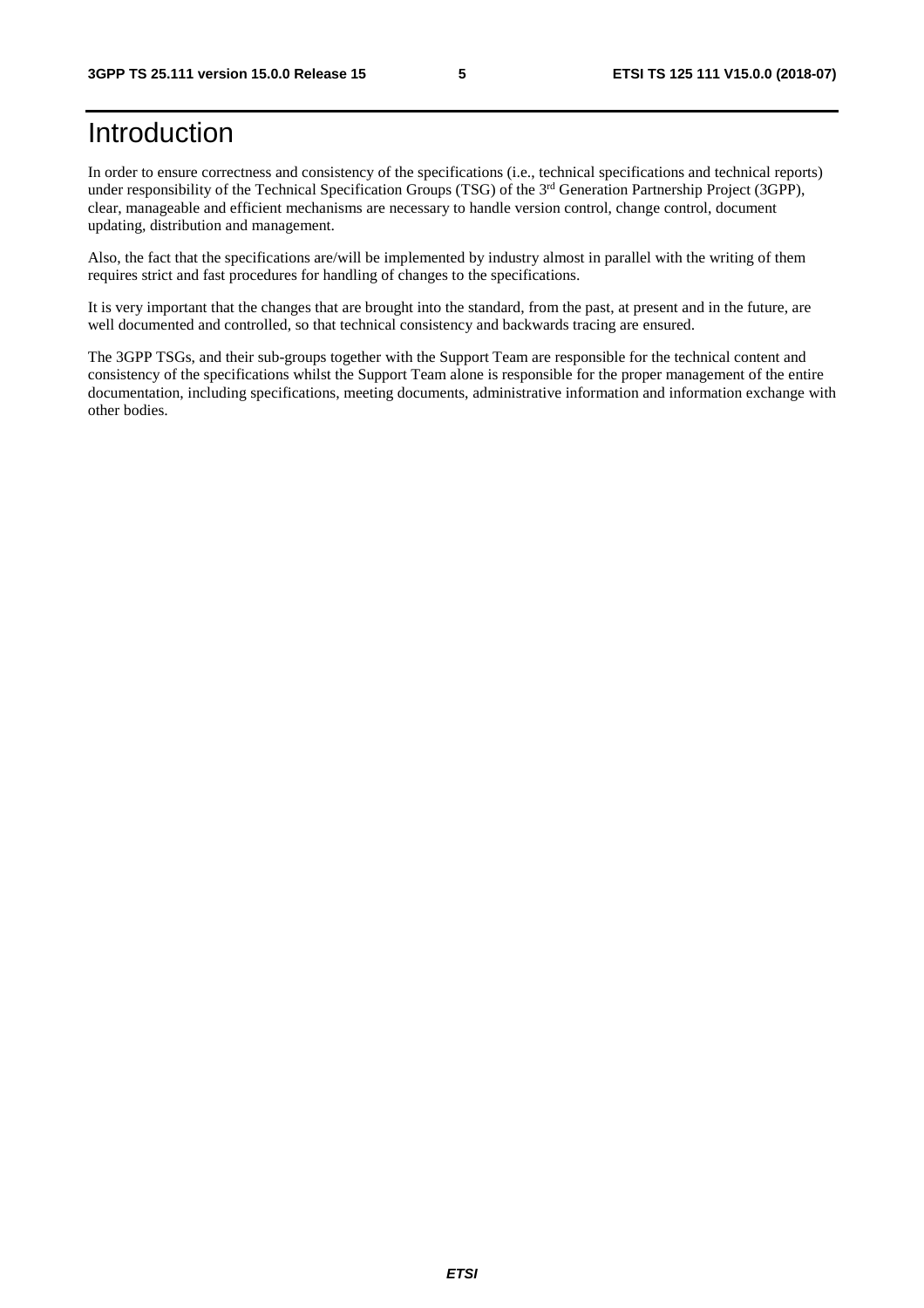# 1 Scope

The present document establishes the Location Measurement Unit (LMU) minimum RF characteristics of the FDD mode of UTRA.

# 2 References

The following documents contain provisions which, through reference in this text, constitute provisions of the present document.

- References are either specific (identified by date of publication, edition number, version number, etc.) or non-specific.
- For a specific reference, subsequent revisions do not apply.
- For a non-specific reference, the latest version applies. In the case of a reference to a 3GPP document (including a GSM document), a non-specific reference implicitly refers to the latest version of that document *in the same Release as the present document*.
- [1] 3GPP TS 25.104: "Base Station (BS) radio transmission and reception (FDD)".
- [2] 3GPP TS 45.004: "Modulation".
- [3] 3GPP TS 25.141: "Base Station (BS) conformance testing (FDD)".
- [4] 3GPP TR 25.942: "Radio Frequency (RF) system scenarios".
- [5] 3GPP TR 21.905: "Vocabulary for 3GPP Specifications".

# 3 Definitions and abbreviations

#### 3.1 Definitions

For the purposes of the present document, the terms and definitions given in TR 21.905 [5] and the following apply. A term defined in the present document takes precedence over the definition of the same term, if any, in TR 21.905 [5].

**Mean power:** When applied to a W-CDMA modulated signal this is the power (transmitted or received) in a bandwidth of at least  $(1+\alpha)$  times the chip rate of the radio access mode. The period of measurement shall be at least one timeslot unless otherwise stated.

NOTE: The roll-off factor  $\alpha$  is defined in clause 6.8.1 of [1].

#### 3.2 Abbreviations

For the purposes of the present document, the abbreviations given in TR 21.905 [5] and the following apply. An abbreviation defined in the present document takes precedence over the definition of the same abbreviation, if any, in TR 21.905 [5].

| <b>ACS</b>    | <b>Adjacent Channel Selectivity</b>          |
|---------------|----------------------------------------------|
| <b>BS</b>     | <b>Base Station</b>                          |
| <b>BER</b>    | <b>Bit Error Ratio</b>                       |
| <b>BLER</b>   | <b>Block Error Ratio</b>                     |
| <b>CW</b>     | Continuous Wave (unmodulated signal)         |
| DL            | Down Link (forward link)                     |
| <b>FDD</b>    | <b>Frequency Division Duplexing</b>          |
| <b>GSM</b>    | Global System for Mobile Communications      |
| LMU           | <b>Location Measurement Unit</b>             |
| <b>UARFCN</b> | UTRA Absolute Radio Frequency Channel Number |
| UE            | User Equipment                               |
| UL            | Up Link (reverse link)                       |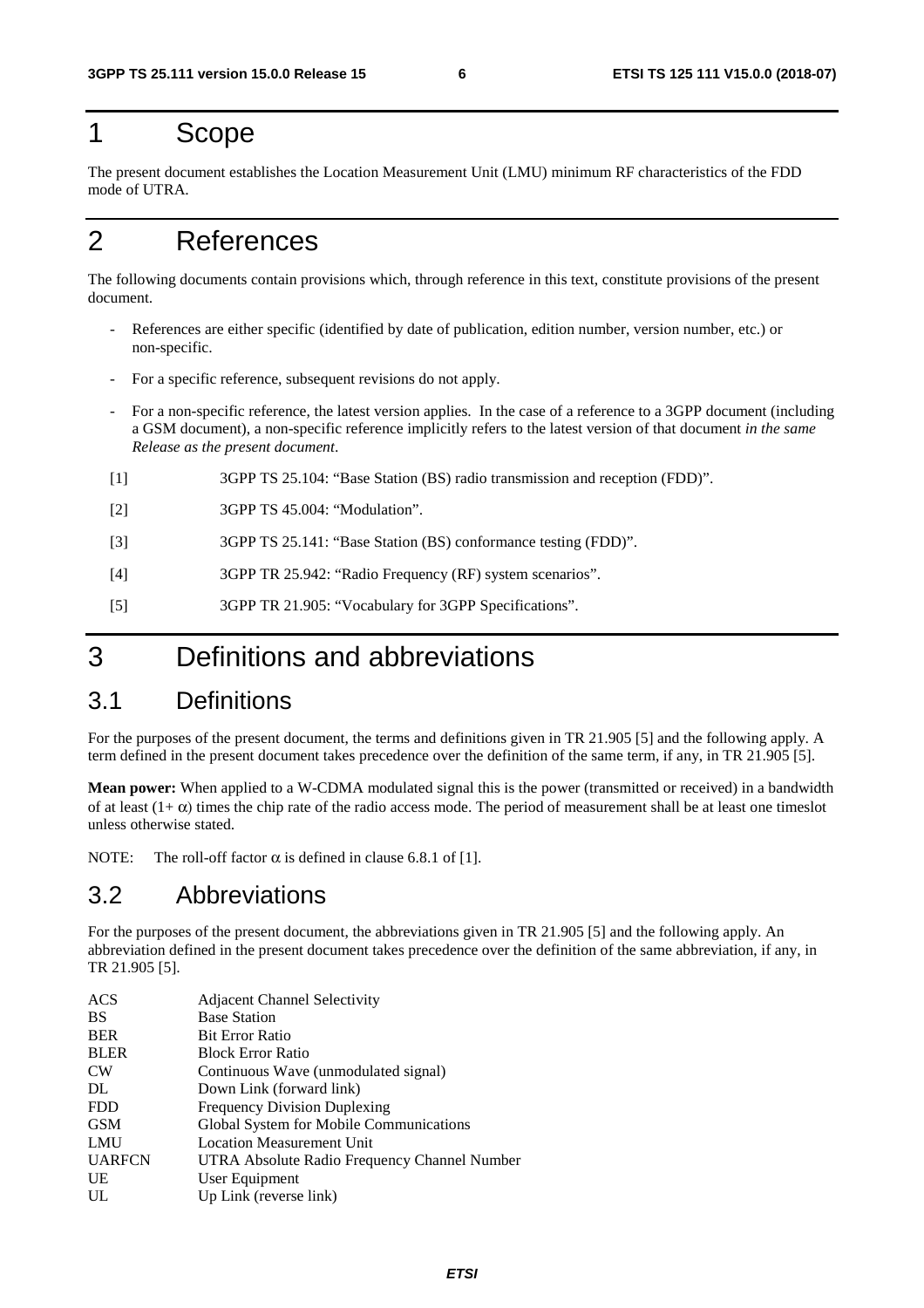U-TDOA Uplink Time Difference Of Arrival WCDMA Wideband Code Division Multiple Access

### 4 General

# 4.1 Main concepts

The LMU is either located as a separate unit in an existing network or typically located at Node B or BTS sites. Therefore the LMU radio requirements assume that the isolation between the LMU and any other network to be protected is to be at least 30dB.

The communication link between LMU and Stand-Alone SMLC is not a radio interface over the air. Requirements in this document therefore do not cover the situation when the LMU is transmitting over the air on this interface between LMU and Stand-Alone SMLC.

### 4.2 LMU Classes

The requirements in this specification apply to Wide Area LMUs and Medium Range LMUs.

Wide Area LMUs are characterised by requirements derived from Macro Cell scenarios with an LMU to UE minimum coupling loss equal to 70 dB.

Medium Range LMUs are characterised by requirements derived from Micro Cell scenarios with an LMU to UE minimum coupling loss equal to 53 dB.

For Pico Cell scenarios, the location of the BS provides sufficient accuracy; therefore, a Local Area LMUs class is not specified.

### 4.3 U-TDOA architecture

A sample architecture is shown in Figure 3.1 depicting the LMU's relationship with other network elements. The LMU is typically located at the Node B. The LMUs communicate with the SMLC that distributes UTDOA reference data from the reference LMU to other cooperating LMUs when performing UE positioning.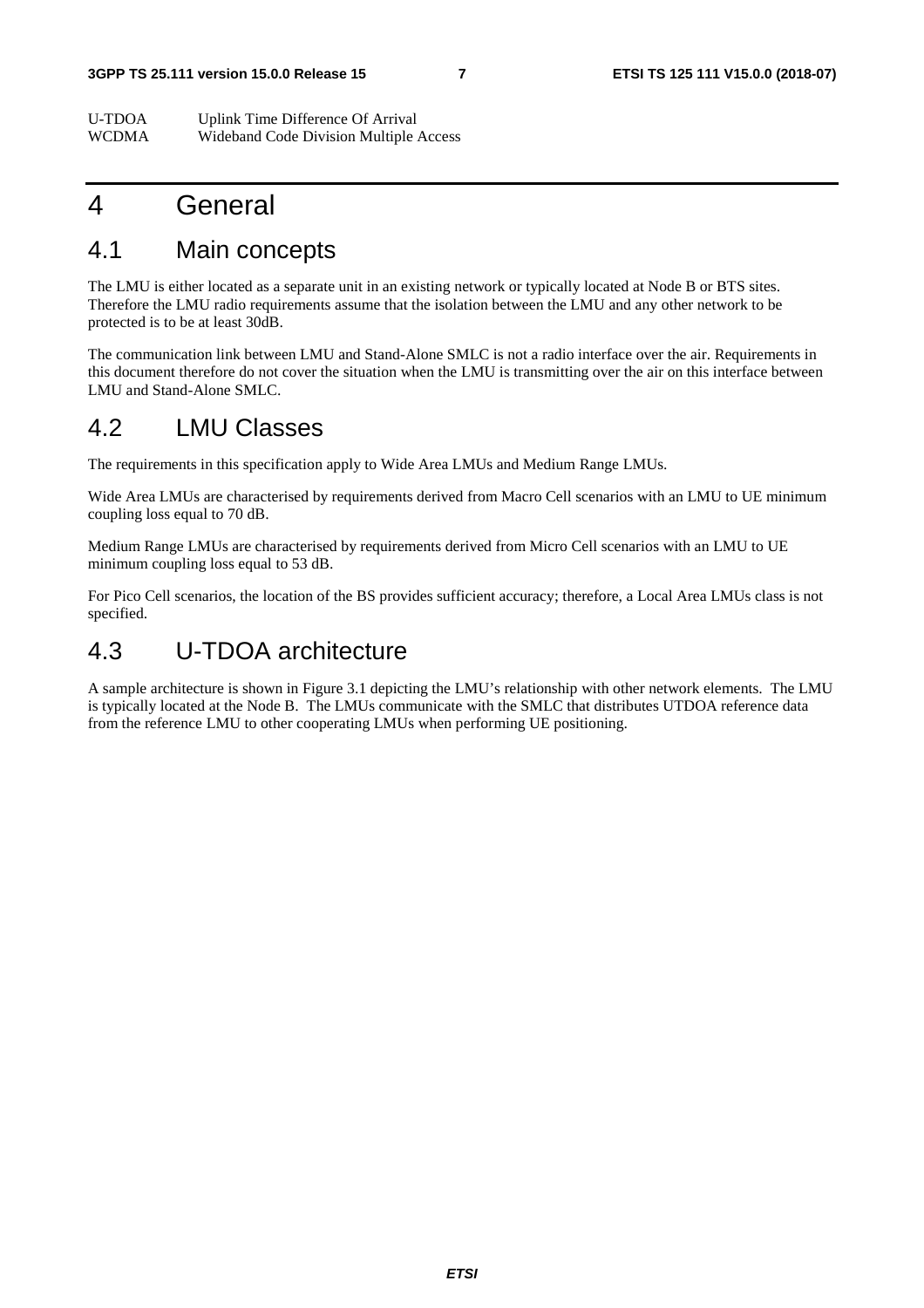



# 5 LMU radio characteristics

An LMU performs BS receiver functions to obtain reference data for use at a cooperating LMU. The following clause describes the required LMU radio characteristics when performing these functions.

### 5.1 Frequency bands

a) The LMU is designed to operate in the following bands:

| Operating   | <b>UL Frequencies</b>           |
|-------------|---------------------------------|
| <b>Band</b> | <b>UE transmit, LMU receive</b> |
|             | 1920 - 1980 MHz                 |
| н           | 1850 -1910 MHz                  |
| Ш           | 1710-1785 MHz                   |
| IV          | 1710-1755 MHz                   |
| v           | 824 – 849MHz                    |
| ۷ı          | 830-840 MHz                     |
| VII         | $2500 - 2570$ MHz               |
| VIII        | $880 - 915$ MHz                 |
| IX          | 1749.9 - 1784.9 MHz             |
| x           | 1710-1770 MHz                   |

**Table 4.1: Frequency bands** 

b) Deployment in other frequency bands is not precluded

# 5.2 Channel arrangement

The channel arrangement shall be as specified in Section 5.4 of [1].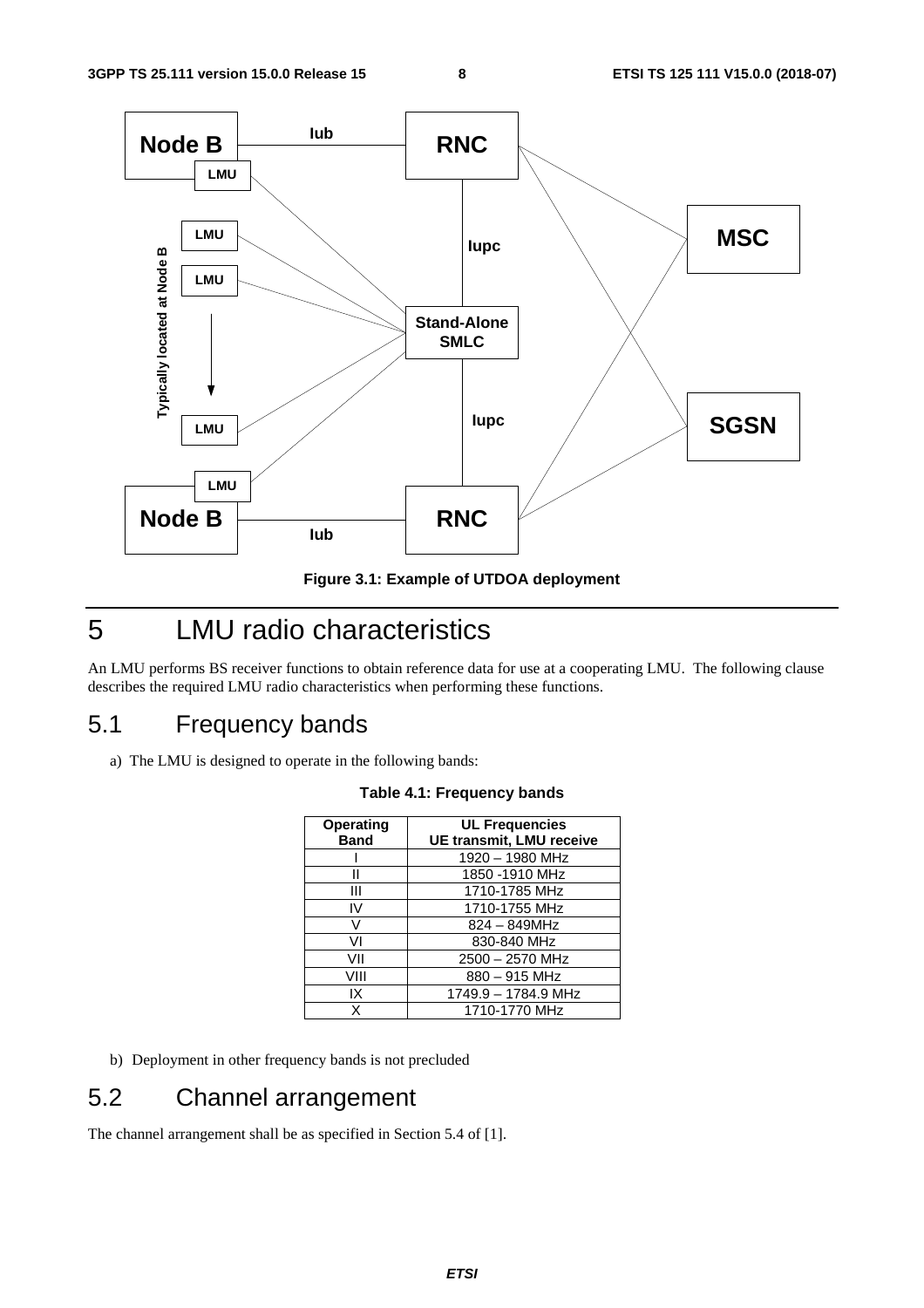### 5.3 Reference sensitivity level

Using the reference measurement channel specification in TS 25.104 Annex A [1], the reference sensitivity level and performance of the LMU shall be as specified in Table 4.2.

| <b>LMU Class</b> | Reference measurement<br>channel data rate | LMU sensitivity level (dBm) | <b>BER</b>                 |
|------------------|--------------------------------------------|-----------------------------|----------------------------|
| Wide Area LMU    | $12.2$ kbps                                | $-121$                      | BER shall not exceed 0.001 |
| Medium Range LMU | 12.2 kbps                                  | -111                        | BER shall not exceed 0.001 |

#### **Table 4.2: LMU reference sensitivity levels**

### 5.4 Dynamic range

Receiver dynamic range is the receiver ability to handle a rise of interference in the reception frequency channel. The receiver shall fulfil a specified BER requirement for a specified sensitivity degradation of the wanted signal in the presence of an interfering AWGN signal in the same reception frequency channel.

The BER shall not exceed 0.001 for the parameters specified in Table 4.3.

| <b>Parameter</b>                           | <b>Level Wide</b><br><b>Area LMU</b> | Level Medium<br><b>Range LMU</b> | Unit         |
|--------------------------------------------|--------------------------------------|----------------------------------|--------------|
| Reference measurement<br>channel data rate | 12.2                                 | 122                              | kbps         |
| Wanted signal mean<br>power                | -91                                  | -81                              | dBm          |
| Interfering AWGN signal                    | $-73$                                | -63                              | dBm/3.84 MHz |

**Table 4.3: Dynamic range** 

### 5.5 Adjacent Channel Selectivity (ACS)

Adjacent channel selectivity (ACS) is a measure of the LMU receiver ability to receive a wanted signal at its assigned channel frequency in the presence of an adjacent channel signal at a given frequency offset from the centre frequency of the assigned channel. ACS is the ratio of the LMU receiver filter attenuation on the assigned channel frequency to the receiver filter attenuation on the adjacent channel(s).

The interference signal is offset from the wanted signal by the frequency offset Fuw. The interference signal shall be a W-CDMA signal as specified in Annex C of TS 25.104 [1].

The BER shall not exceed 0.001 for the parameters specified in Table 4.4.

| <b>Parameter</b>                 | <b>Level Wide</b><br>Area LMU | Level<br><b>Medium</b><br><b>Range LMU</b> | Unit |
|----------------------------------|-------------------------------|--------------------------------------------|------|
| Data rate                        | 12.2                          | 12.2                                       | kbps |
| Wanted signal mean<br>power      | $-115$                        | $-105$                                     | dBm  |
| Interfering signal mean<br>power | $-52$                         | $-42$                                      | dBm  |
| Fuw offset (Modulated)           | 5                             |                                            | MHz  |

**Table 4.4: LMU Adjacent channel selectivity** 

### 5.6 Blocking characteristics

The blocking characteristics are a measure of the LMU receiver ability to receive a wanted signal at its assigned channel frequency in the presence of an unwanted interferer on frequencies other than those of the adjacent channels. The performance as specified in Table 4.5-4.10 shall be met with a wanted and an interfering signal coupled to the LMU antenna input using the following parameters for the blocking and narrowband blocking requirements: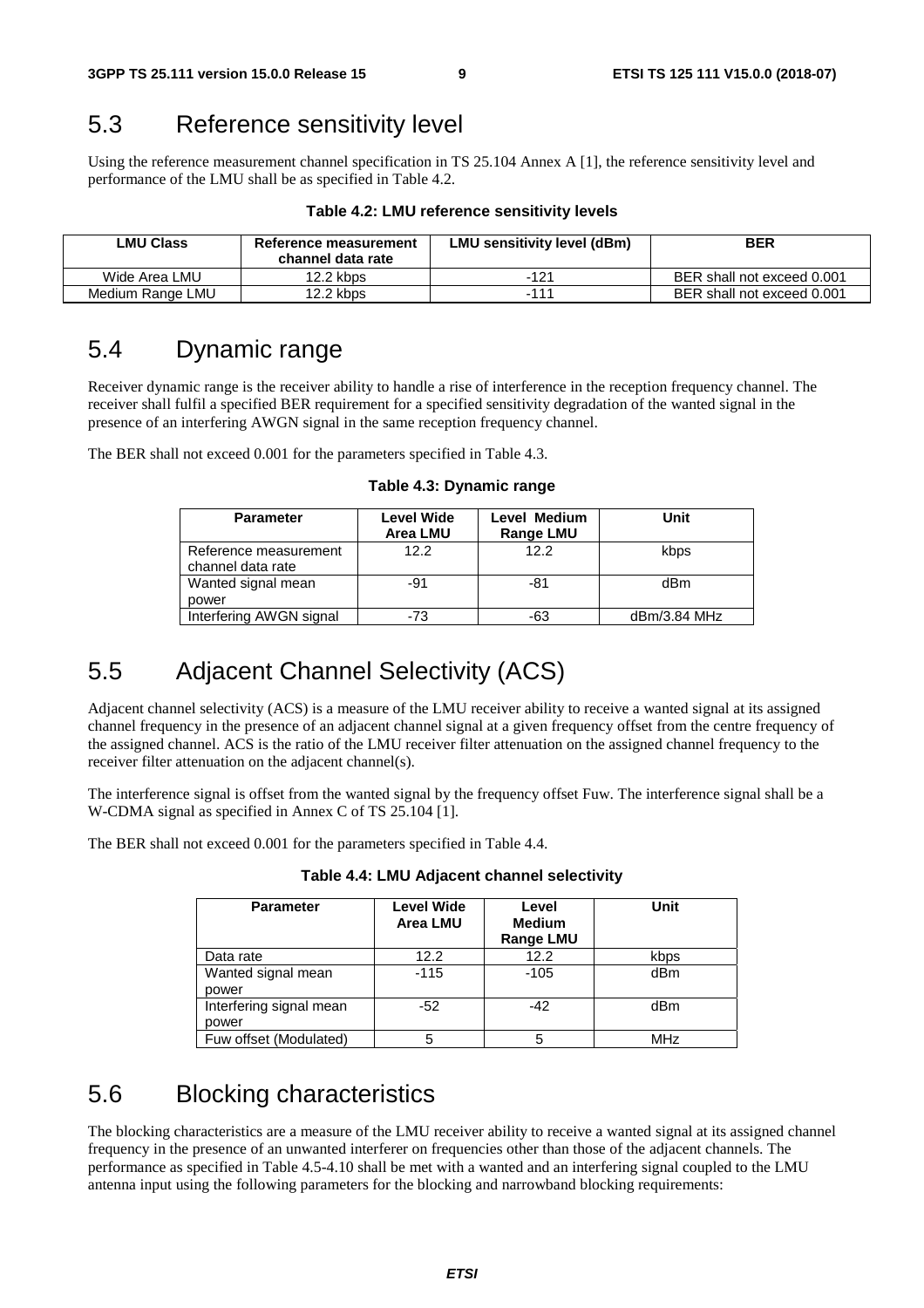| Operating<br><b>Band</b> | <b>Center Frequency of</b><br><b>Interfering Signal</b>                               | Interfering<br><b>Signal</b><br>mean<br>power | <b>Wanted Signal</b><br>mean power | <b>Minimum Offset</b><br>of Interfering<br><b>Signal</b> | <b>Type of Interfering</b><br><b>Signal</b> |
|--------------------------|---------------------------------------------------------------------------------------|-----------------------------------------------|------------------------------------|----------------------------------------------------------|---------------------------------------------|
|                          | 1920 - 1980 MHz                                                                       | $-40$ dBm                                     | $-115$ dBm                         | 10 MHz                                                   | WCDMA signal *                              |
|                          | 1900 - 1920 MHz<br>1980 - 2000 MHz                                                    | $-40$ dBm                                     | $-115$ dBm                         | 10 MHz                                                   | WCDMA signal *                              |
|                          | 1 MHz - 1900 MHz<br>2000 MHz - 12750<br><b>MHz</b>                                    | $-15$ dBm                                     | $-115$ dBm                         |                                                          | <b>CW</b> carrier                           |
| $\overline{\mathbb{I}}$  | 1850 - 1910 MHz                                                                       | $-40$ dBm                                     | $-115$ dBm                         | 10 MHz                                                   | WCDMA signal *                              |
|                          | 1830 - 1850 MHz<br>1910 - 1930 MHz                                                    | $-40$ dBm                                     | $-115$ dBm                         | 10 MHz                                                   | WCDMA signal *                              |
|                          | 1 MHz - 1830 MHz<br>1930 MHz - 12750<br><b>MHz</b>                                    | $-15$ dBm                                     | $-115$ dBm                         |                                                          | <b>CW</b> carrier                           |
| $\overline{\mathbb{H}}$  | 1710 - 1785 MHz                                                                       | $-40$ dBm                                     | $-115$ dBm                         | 10 MHz                                                   | WCDMA signal *                              |
|                          | 1690 - 1710 MHz<br>1785 - 1805 MHz                                                    | $-40$ dBm                                     | $-115$ dBm                         | 10 MHz                                                   | WCDMA signal *                              |
|                          | 1 MHz - 1690 MHz<br>1805 MHz - 12750<br><b>MHz</b>                                    | $-15$ dBm                                     | $-115$ dBm                         |                                                          | CW carrier                                  |
| $\overline{N}$           | 1710 - 1755 MHz                                                                       | $-40$ dBm                                     | $-115$ dBm                         | 10 MHz                                                   | WCDMA signal *                              |
|                          | 1690 - 1710 MHz<br>1755 - 1775 MHz                                                    | $-40$ dBm                                     | $-115$ dBm                         | 10 MHz                                                   | WCDMA signal *                              |
|                          | 1 MHz - 1690 MHz<br>1775 MHz - 12750<br><b>MHz</b>                                    | $-15$ dBm                                     | $-115$ <sub>dBm</sub>              |                                                          | CW carrier                                  |
| $\overline{\vee}$        | 824-849 MHz                                                                           | $-40$ dBm                                     | $-115$ dBm                         | 10 MHz                                                   | WCDMA signal *                              |
|                          | 804-824 MHz<br>849-869 MHz                                                            | $-40$ dBm                                     | $-115$ dBm                         | 10 MHz                                                   | WCDMA signal *                              |
|                          | 1 MHz - 804 MHz<br>869 MHz - 12750 MHz                                                | $-15$ dBm                                     | $-115$ dBm                         |                                                          | CW carrier                                  |
| $\overline{VI}$          | $810 - 830$ MHz<br>840 - 860 MHz                                                      | $-40$ dBm                                     | $-115$ dBm                         | 10 MHz                                                   | WCDMA signal *                              |
|                          | 1 MHz - 810 MHz<br>860 MHz - 12750 MHz                                                | $-15$ dBm                                     | $-115$ dBm                         |                                                          | <b>CW</b> carrier                           |
|                          | 2500 - 2570 MHz                                                                       | $-40$ dBm                                     | $-115$ dBm                         | 10 MHz                                                   | WCDMA signal *                              |
|                          | $2480 - 2500$ MHz<br>2570 - 2590 MHz                                                  | $-40$ dBm                                     | $-115$ dBm                         | 10 MHz                                                   | WCDMA signal *                              |
|                          | 1 MHz -2480 MHz<br>2590 MHz - 12750<br><b>MHz</b>                                     | $-15$ dBm                                     | $-115$ dBm                         |                                                          | CW carrier                                  |
|                          | $880 - 915$ MHz                                                                       | $-40$ dBm                                     | $-115$ dBm                         | 10 MHz                                                   | WCDMA signal *                              |
|                          | 860 - 880 MHz<br>$915 - 925$ MHz                                                      | $-40$ dBm                                     | $-115$ dBm                         | 10 MHz                                                   | WCDMA signal *                              |
|                          | 1 MHz -860 MHz<br>925 MHz - 12750 MHz                                                 | $-15$ dBm                                     | $-115$ dBm                         |                                                          | <b>CW</b> carrier                           |
| IX                       | 1749.9 - 1784.9 MHz                                                                   | $-40$ dBm                                     | $-115$ dBm                         | 10 MHz                                                   | WCDMA signal *                              |
|                          | 1729.9 - 1749.9 MHz<br>1784.9 - 1804.9 MHz                                            | $-40$ dBm                                     | $-115$ dBm                         | 10 MHz                                                   | WCDMA signal *                              |
|                          | $1 MHz - 1729.9 MHz$<br>1804.9 MHz - 12750<br><b>MHz</b>                              | $-15$ dBm                                     | $-115$ dBm                         |                                                          | <b>CW</b> carrier                           |
| $\overline{\mathsf{x}}$  | 1710 - 1770 MHz                                                                       | $-40$ dBm                                     | $-115$ dBm                         | 10 MHz                                                   | WCDMA signal *                              |
|                          | 1690 - 1710 MHz<br>1770 - 1790 MHz                                                    | $-40$ dBm                                     | $-115$ dBm                         | 10 MHz                                                   | WCDMA signal *                              |
|                          | 1 MHz - 1690 MHz<br>1790 MHz - 12750<br><b>MHz</b>                                    | $-15$ dBm                                     | $-115$ dBm                         |                                                          | <b>CW</b> carrier                           |
| NOTE *:                  | The characteristics of the W-CDMA interference signal are specified in Annex C of [1] |                                               |                                    |                                                          |                                             |

**Table 4.5: Blocking performance requirement for Wide Area LMU**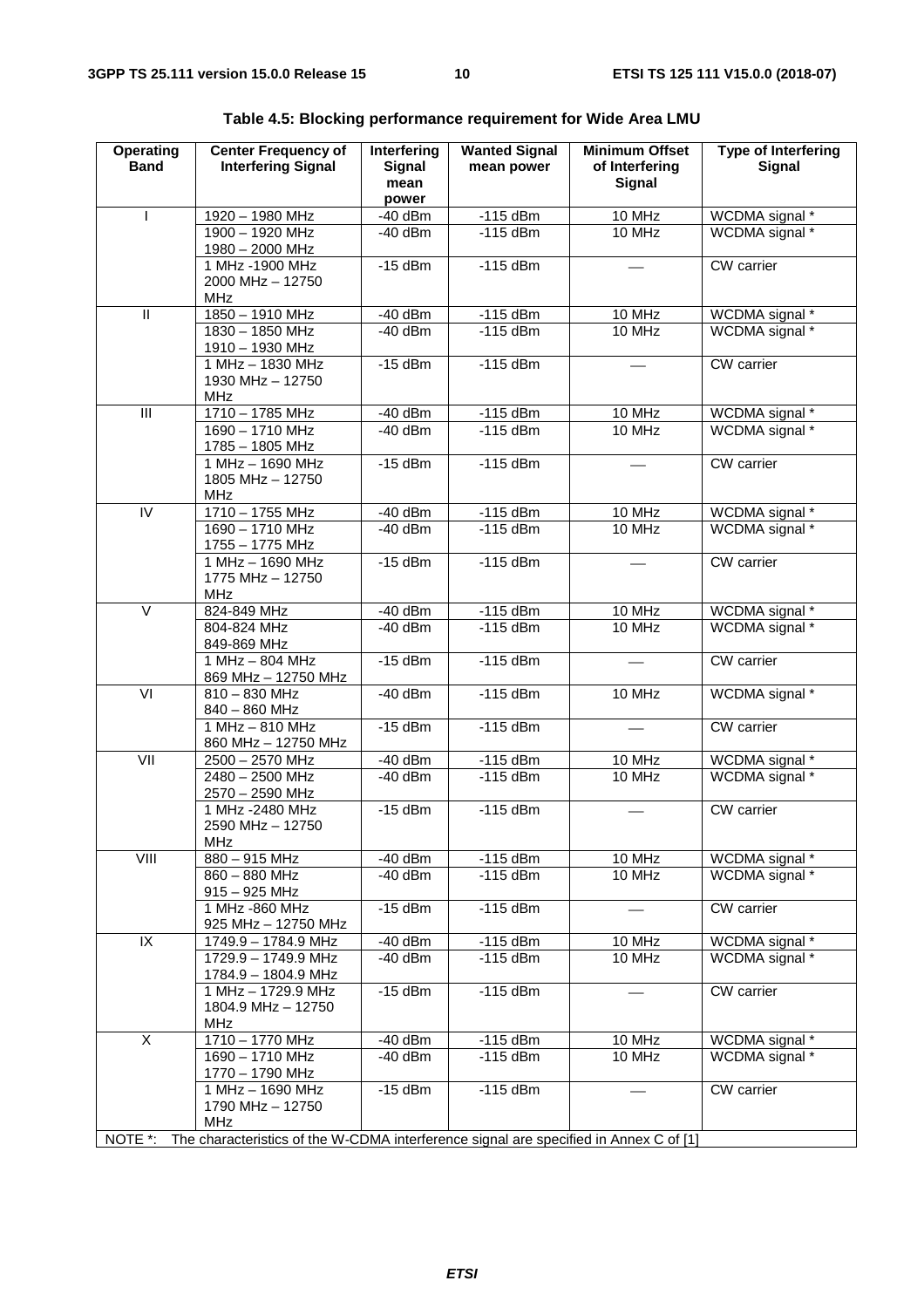| Operating<br><b>Band</b> | <b>Center Frequency of</b><br><b>Interfering Signal</b>                               | Interfering<br><b>Signal</b><br>mean | <b>Wanted Signal</b><br>mean power | <b>Minimum Offset</b><br>of Interfering<br><b>Signal</b> | <b>Type of Interfering</b><br><b>Signal</b> |
|--------------------------|---------------------------------------------------------------------------------------|--------------------------------------|------------------------------------|----------------------------------------------------------|---------------------------------------------|
| $\mathsf{I}$             | 1920 - 1980 MHz                                                                       | power<br>$-35$ dBm                   | $-105$ dBm                         | 10 MHz                                                   | WCDMA signal *                              |
|                          | 1900 - 1920 MHz                                                                       | $-35$ dBm                            | $-105$ dBm                         | 10 MHz                                                   | WCDMA signal *                              |
|                          | 1980 - 2000 MHz                                                                       |                                      |                                    |                                                          |                                             |
|                          | 1 MHz -1900 MHz                                                                       | $-15$ dBm                            | $-105$ dBm                         |                                                          | CW carrier                                  |
|                          | 2000 MHz - 12750                                                                      |                                      |                                    |                                                          |                                             |
|                          | <b>MHz</b>                                                                            |                                      |                                    |                                                          |                                             |
| $\overline{\mathsf{I}}$  | 1850 - 1910 MHz                                                                       | $-35$ dBm                            | $-105$ dBm                         | 10 MHz                                                   | WCDMA signal *                              |
|                          | 1830 - 1850 MHz                                                                       | $-35$ dBm                            | $-105$ dBm                         | 10 MHz                                                   | WCDMA signal *                              |
|                          | 1910 - 1930 MHz<br>1 MHz - 1830 MHz                                                   | $-15$ dBm                            | $-105$ dBm                         |                                                          | CW carrier                                  |
|                          | 1930 MHz - 12750                                                                      |                                      |                                    |                                                          |                                             |
|                          | <b>MHz</b>                                                                            |                                      |                                    |                                                          |                                             |
| $\overline{\mathbb{H}}$  | 1710 - 1785 MHz                                                                       | $-35$ dBm                            | $-105$ dBm                         | 10 MHz                                                   | WCDMA signal *                              |
|                          | $1690 - 1710$ MHz                                                                     | $-35$ dBm                            | $-105$ dBm                         | 10 MHz                                                   | WCDMA signal *                              |
|                          | 1785 - 1805 MHz                                                                       |                                      |                                    |                                                          |                                             |
|                          | 1 MHz - 1690 MHz                                                                      | $-15$ dBm                            | $-105$ dBm                         |                                                          | CW carrier                                  |
|                          | 1805 MHz - 12750                                                                      |                                      |                                    |                                                          |                                             |
|                          | <b>MHz</b>                                                                            |                                      |                                    |                                                          |                                             |
| IV                       | 1710 - 1755 MHz<br>1690 - 1710 MHz                                                    | $-35$ dBm<br>$-35$ dBm               | $-105$ dBm<br>$-105$ dBm           | 10 MHz<br>10 MHz                                         | WCDMA signal *<br>WCDMA signal *            |
|                          | 1755 - 1775 MHz                                                                       |                                      |                                    |                                                          |                                             |
|                          | 1 MHz - 1690 MHz                                                                      | $-15$ dBm                            | $-105$ dBm                         |                                                          | CW carrier                                  |
|                          | 1775 MHz - 12750                                                                      |                                      |                                    |                                                          |                                             |
|                          | <b>MHz</b>                                                                            |                                      |                                    |                                                          |                                             |
| $\vee$                   | 824-849 MHz                                                                           | $-35$ dBm                            | $-105$ dBm                         | 10 MHz                                                   | WCDMA signal *                              |
|                          | 804-824 MHz                                                                           | $-35$ dBm                            | $-105$ dBm                         | 10 MHz                                                   | WCDMA signal *                              |
|                          | 849-869 MHz                                                                           |                                      |                                    |                                                          |                                             |
|                          | $1 MHz - 804 MHz$<br>869 MHz - 12750 MHz                                              | $-15$ dBm                            | $-105$ dBm                         |                                                          | CW carrier                                  |
| VI                       | $810 - 830$ MHz                                                                       | $-35$ dBm                            | $-105$ dBm                         | 10 MHz                                                   | WCDMA signal *                              |
|                          | 840 - 860 MHz                                                                         |                                      |                                    |                                                          |                                             |
|                          | 1 MHz - 810 MHz                                                                       | $-15$ dBm                            | $-105$ dBm                         |                                                          | CW carrier                                  |
|                          | 860 MHz - 12750 MHz                                                                   |                                      |                                    |                                                          |                                             |
|                          | 2500 - 2570 MHz                                                                       | $-35$ dBm                            | $-105$ dBm                         | 10 MHz                                                   | WCDMA signal *                              |
|                          | 2480 - 2500 MHz                                                                       | $-35$ dBm                            | $-105$ dBm                         | 10 MHz                                                   | WCDMA signal *                              |
|                          | 2570 - 2590 MHz                                                                       |                                      |                                    |                                                          |                                             |
|                          | 1 MHz -2480 MHz                                                                       | $-15$ dBm                            | $-105$ dBm                         |                                                          | CW carrier                                  |
|                          | 2590 MHz - 12750<br><b>MHz</b>                                                        |                                      |                                    |                                                          |                                             |
| VIII                     | 880 - 915 MHz                                                                         | $-35$ dBm                            | $-105$ dBm                         | 10 MHz                                                   | WCDMA signal *                              |
|                          | 860 - 880 MHz                                                                         | $-35$ dBm                            | $-105$ dBm                         | 10 MHz                                                   | WCDMA signal *                              |
|                          | $915 - 925$ MHz                                                                       |                                      |                                    |                                                          |                                             |
|                          | 1 MHz -860 MHz                                                                        | $-15$ dBm                            | $-105$ dBm                         |                                                          | <b>CW</b> carrier                           |
|                          | 925 MHz - 12750 MHz                                                                   |                                      |                                    |                                                          |                                             |
| $\overline{X}$           | 1749.9 - 1784.9 MHz                                                                   | -35 dBm                              | $-105$ dBm                         | 10 MHz                                                   | WCDMA signal *                              |
|                          | 1729.9 - 1749.9 MHz                                                                   | $-35$ dBm                            | $-105$ dBm                         | 10 MHz                                                   | WCDMA signal *                              |
|                          | 1784.9 - 1804.9 MHz<br>1 MHz - 1729.9 MHz                                             | $-15$ dBm                            | $-105$ dBm                         |                                                          | <b>CW</b> carrier                           |
|                          | 1804.9 MHz - 12750                                                                    |                                      |                                    |                                                          |                                             |
|                          | MHz                                                                                   |                                      |                                    |                                                          |                                             |
| $\overline{\mathsf{x}}$  | 1710 - 1770 MHz                                                                       | $-35$ dBm                            | $-105$ dBm                         | 10 MHz                                                   | WCDMA signal *                              |
|                          | 1690 - 1710 MHz                                                                       | $-35$ dBm                            | $-105$ dBm                         | 10 MHz                                                   | WCDMA signal *                              |
|                          | 1770 - 1790 MHz                                                                       |                                      |                                    |                                                          |                                             |
|                          | 1 MHz - 1690 MHz                                                                      | $-15$ dBm                            | $-105$ dBm                         |                                                          | CW carrier                                  |
|                          | 1790 MHz - 12750                                                                      |                                      |                                    |                                                          |                                             |
|                          | <b>MHz</b>                                                                            |                                      |                                    |                                                          |                                             |
| NOTE *:                  | The characteristics of the W-CDMA interference signal are specified in Annex C of [1] |                                      |                                    |                                                          |                                             |

**Table 4.6: Blocking performance requirement for the Medium range LMU**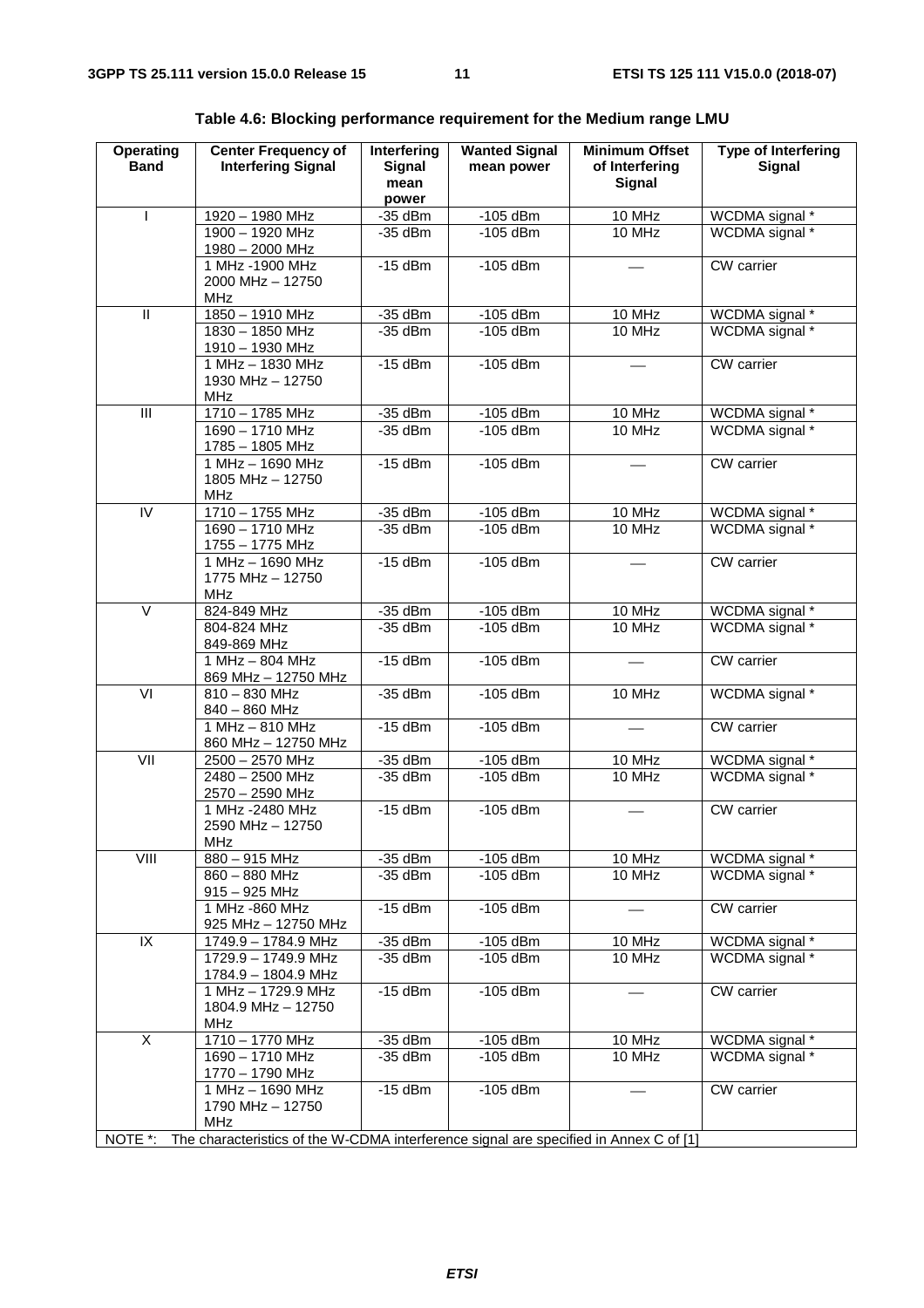| <b>Operating</b><br><b>Band</b> | <b>Center Frequency of</b><br><b>Interfering Signal</b> | Interfering<br>Signal | <b>Wanted Signal</b><br>mean power | <b>Minimum Offset</b><br>of Interfering | <b>Type of Interfering</b><br><b>Signal</b> |
|---------------------------------|---------------------------------------------------------|-----------------------|------------------------------------|-----------------------------------------|---------------------------------------------|
|                                 |                                                         | mean                  |                                    | Signal                                  |                                             |
|                                 |                                                         | power                 |                                    |                                         |                                             |
|                                 | 1850 - 1910 MHz                                         | - 47 dBm              | $-115$ dBm                         | 2.7 MHz                                 | GMSK modulated*                             |
| Ш                               | 1710 - 1785 MHz                                         | - 47 dBm              | -115 dBm                           | $2.8$ MHz                               | GMSK modulated*                             |
| IV                              | 1710 - 1755 MHz                                         | - 47 dBm              | $-115$ dBm                         | $2.7$ MHz                               | GMSK modulated*                             |
|                                 | $824 - 849$ MHz                                         | - 47 dBm              | -115 dBm                           | $2.7$ MHz                               | GMSK modulated*                             |
| VIII                            | $880 - 915$ MHz                                         | - 47 dBm              | $-115$ dBm                         | 2.8 MHz                                 | GMSK modulated*                             |
| X                               | 1710 - 1770 MHz                                         | - 47 dBm              | $-115$ dBm                         | 2.7 MHz                                 | GMSK modulated*                             |
| NOTE *:                         | GMSK modulation as defined in TS 45.004 [2].            |                       |                                    |                                         |                                             |

**Table 4.7: Blocking performance requirement (narrowband) for the Wide Area LMU** 

#### **Table 4.8: Narrowband blocking performance requirement for the Medium Range LMU**

| <b>Operating</b><br><b>Band</b> | <b>Center Frequency of</b><br><b>Interfering Signal</b> | Interfering<br><b>Signal</b><br>mean<br>power | <b>Wanted Signal</b><br>mean power | <b>Minimum Offset</b><br>of Interfering<br><b>Signal</b> | <b>Type of Interfering</b><br><b>Signal</b> |
|---------------------------------|---------------------------------------------------------|-----------------------------------------------|------------------------------------|----------------------------------------------------------|---------------------------------------------|
|                                 | $1850 - 1910$ MHz                                       | - 42 dBm                                      | $-105$ dBm                         | 2.7 MHz                                                  | GMSK modulated*                             |
| Ш                               | $1710 - 1785$ MHz                                       | - 42 dBm                                      | $-105$ dBm                         | 2.8 MHz                                                  | GMSK modulated*                             |
| IV                              | $1710 - 1755$ MHz                                       | - 42 dBm                                      | $-105$ dBm                         | 2.7 MHz                                                  | GMSK modulated*                             |
|                                 | $824 - 849$ MHz                                         | - 42 dBm                                      | $-105$ dBm                         | 2.7 MHz                                                  | GMSK modulated*                             |
| VIII                            | $880 - 915$ MHz                                         | - 42 dBm                                      | $-105$ dBm                         | 2.8 MHz                                                  | GMSK modulated*                             |
| х                               | $1710 - 1770$ MHz                                       | - 42 dBm                                      | $-105$ dBm                         | 2.7 MHz                                                  | GMSK modulated*                             |
| NOTE *:                         | GMSK modulation as defined in TS 45.004 [2].            |                                               |                                    |                                                          |                                             |

Additional blocking requirements shall be applied for the protection of the LMU receiver in the presence of GSM900, DCS1800, PCS1900, GSM850, UTRA TDD, and UTRA FDD in bands I to X.

**Table 4.9: Additional blocking performance requirement for Wide Area LMU.** 

| <b>Co-located BS type</b> | <b>Center Frequency of</b> | Interfering | Wanted      | Type of           |
|---------------------------|----------------------------|-------------|-------------|-------------------|
|                           | <b>Interfering Signal</b>  | Signal mean | Signal mean | Interfering       |
|                           |                            | power       | power       | <b>Signal</b>     |
| Macro GSM900              | $921 - 960$ MHz            | $+16$ dBm   | $-115$ dBm  | <b>CW</b> carrier |
| Macro DCS1800             | $1805 - 1880$ MHz          | $+16$ dBm   | $-115$ dBm  | <b>CW</b> carrier |
| Macro PCS1900             | 1930 - 1990 MHz            | $+16$ dBm   | $-115$ dBm  | <b>CW</b> carrier |
| Macro GSM850              | $869 - 894$ MHz            | $+16$ dBm   | $-115$ dBm  | <b>CW</b> carrier |
| WA UTRA-FDD Band I        | $2110 - 2170$ MHz          | $+16$ dBm   | $-115$ dBm  | <b>CW</b> carrier |
| WA UTRA-FDD Band II       | 1930 - 1990 MHz            | $+16$ dBm   | $-115$ dBm  | <b>CW</b> carrier |
| WA UTRA-FDD Band III      | 1805 - 1880 MHz            | $+16$ dBm   | $-115$ dBm  | CW carrier        |
| WA UTRA-FDD Band IV       | $2110 - 2155$ MHz          | $+16$ dBm   | $-115$ dBm  | <b>CW</b> carrier |
| WA UTRA-FDD Band V        | $869 - 894$ MHz            | $+16$ dBm   | $-115$ dBm  | <b>CW</b> carrier |
| WA UTRA-FDD Band VI       | $875 - 885$ MHz            | $+16$ dBm   | $-115$ dBm  | CW carrier        |
| WA UTRA-FDD Band VII      | $2620 - 2690$ MHz          | $+16$ dBm   | $-115$ dBm  | CW carrier        |
| WA UTRA-FDD Band VIII     | $925 - 960$ MHz            | $+16$ dBm   | $-115$ dBm  | <b>CW</b> carrier |
| WA UTRA-FDD Band IX       | 1844.9 - 1879.9 MHz        | $+16$ dBm   | $-115$ dBm  | CW carrier        |
| WA UTRA-FDD Band X        | $2110 - 2170$ MHz          | $+16$ dBm   | $-115$ dBm  | CW carrier        |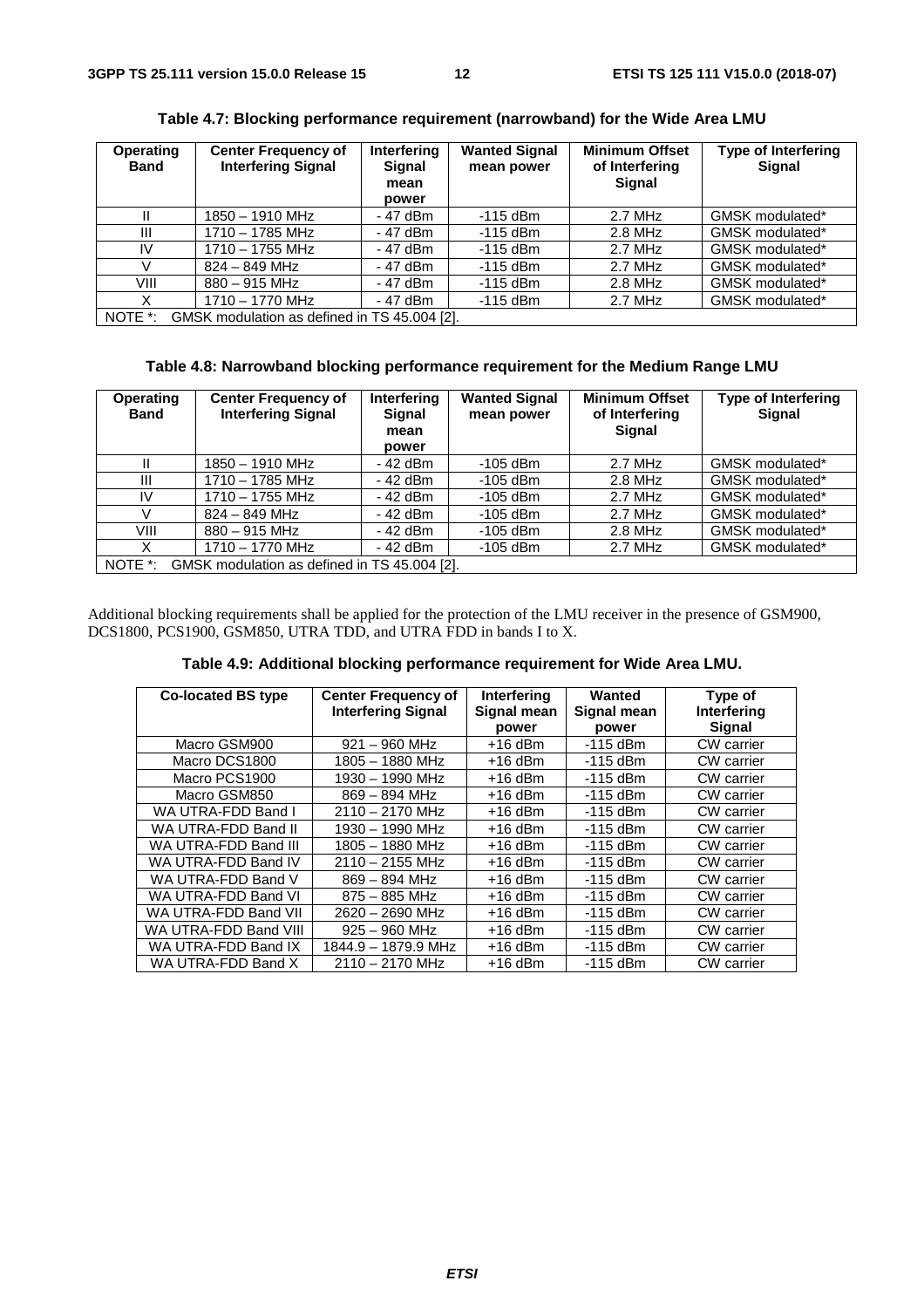| <b>Co-located BS type</b> | <b>Center Frequency of</b><br><b>Interfering Signal</b> | Interfering<br>Signal mean | Wanted<br>Signal mean | Type of<br>Interfering |
|---------------------------|---------------------------------------------------------|----------------------------|-----------------------|------------------------|
|                           |                                                         | power                      | power                 | Signal                 |
| Micro GSM900              | $921 - 960$ MHz                                         | $-3$ dBm                   | $-105$ dBm            | CW carrier             |
| Micro DCS1800             | 1805 - 1880 MHz                                         | $+5$ dBm                   | $-105$ dBm            | CW carrier             |
| Micro PCS1900             | 1930 - 1990 MHz                                         | $+5$ dBm                   | $-105$ dBm            | CW carrier             |
| Micro GSM850              | $869 - 894$ MHz                                         | -3 dBm                     | $-105$ dBm            | <b>CW</b> carrier      |
| MR UTRA-FDD Band I        | $2110 - 2170$ MHz                                       | $+8$ dBm                   | -105 dBm              | CW carrier             |
| MR UTRA-FDD Band II       | 1930 - 1990 MHz                                         | $+8$ dBm                   | -105 dBm              | CW carrier             |
| MR UTRA-FDD Band III      | $1805 - 1880$ MHz                                       | $+8$ dBm                   | $-105$ dBm            | CW carrier             |
| MR UTRA-FDD Band IV       | $2110 - 2155$ MHz                                       | $+8$ dBm                   | $-105$ dBm            | CW carrier             |
| MR UTRA-FDD Band V        | $869 - 894$ MHz                                         | $+8$ dBm                   | $-105$ dBm            | CW carrier             |
| MR UTRA-FDD Band VI       | $875 - 885$ MHz                                         | $+8$ dBm                   | -105 dBm              | <b>CW</b> carrier      |
| MR UTRA-FDD Band VII      | $2620 - 2690$ MHz                                       | $+8$ dBm                   | -105 dBm              | <b>CW</b> carrier      |
| MR UTRA-FDD Band VIII     | $925 - 960$ MHz                                         | $+8$ dBm                   | $-105$ dBm            | <b>CW</b> carrier      |
| MR UTRA-FDD Band IX       | 1844.9 - 1879.9 MHz                                     | $+8$ dBm                   | $-105$ dBm            | CW carrier             |
| MR UTRA-FDD Band X        | $2110 - 2170$ MHz                                       | $+8$ dBm                   | $-105$ dBm            | CW carrier             |

**Table 4.10: Additional blocking performance requirements for the LMU** 

An additional blocking requirement may be applied for the protection of the LMU receivers when UTRA TDD is colocated with an LMU.

The current state-of-the-art technology does not allow a single generic solution for co-location with UTRA-TDD on adjacent frequencies for 30dB BS-BS minimum coupling loss.

However, there are certain site-engineering solutions that can be used in these cases. These techniques are addressed in TR 25.942 [4].

For an LMU, the static reference performance as specified in clause 5.3 should be met with a wanted and an interfering signal coupled to BS antenna input using the parameters in Table 4.11.

#### **Table 4.11: Blocking performance requirement for a Wide Area LMU when co-located with UTRA TDD BS in other bands.**

| Co-located BS type | <b>Center Frequency</b> | Interfering | Wanted      | Type of       |
|--------------------|-------------------------|-------------|-------------|---------------|
|                    | of Interfering          | Signal mean | Signal mean | Interfering   |
|                    | Sianal                  | power       | power       | <b>Signal</b> |
| Wide Area TDD      | 2585 - 2620 MHz         | $+16$ dBm   | -115 dBm    | CW carrier    |

# 5.7 Intermodulation characteristics

Third and higher order mixing of the two interfering RF signals can produce an interfering signal in the band of the desired channel. Intermodulation response rejection is a measure of the capability of the receiver to receive a wanted signal on its assigned channel frequency in the presence of two or more interfering signals which have a specific frequency relationship to the wanted signal.

The static reference performance as specified in clause 5.3 shall be met for a LMU when the following signals are coupled to LMU antenna input:

- A wanted signal at the assigned channel frequency with a mean power of -115 dBm.
- Two interfering signals with the following parameters.

| Table 4.12: Intermodulation performance requirement (Wide Area LMU) |  |  |  |
|---------------------------------------------------------------------|--|--|--|
|---------------------------------------------------------------------|--|--|--|

| <b>Operating band</b>                                                                           | <b>Interfering Signal mean</b><br>power |                | <b>Type of Interfering Signal</b> |  |  |
|-------------------------------------------------------------------------------------------------|-----------------------------------------|----------------|-----------------------------------|--|--|
| All bands                                                                                       | - 48 dBm                                | 10 MHz         | CW signal                         |  |  |
| 20 MHz<br>- 48 dBm                                                                              |                                         | WCDMA signal * |                                   |  |  |
| The characteristics of the W-CDMA interference signal are specified in Annex C of [1]<br>Note*: |                                         |                |                                   |  |  |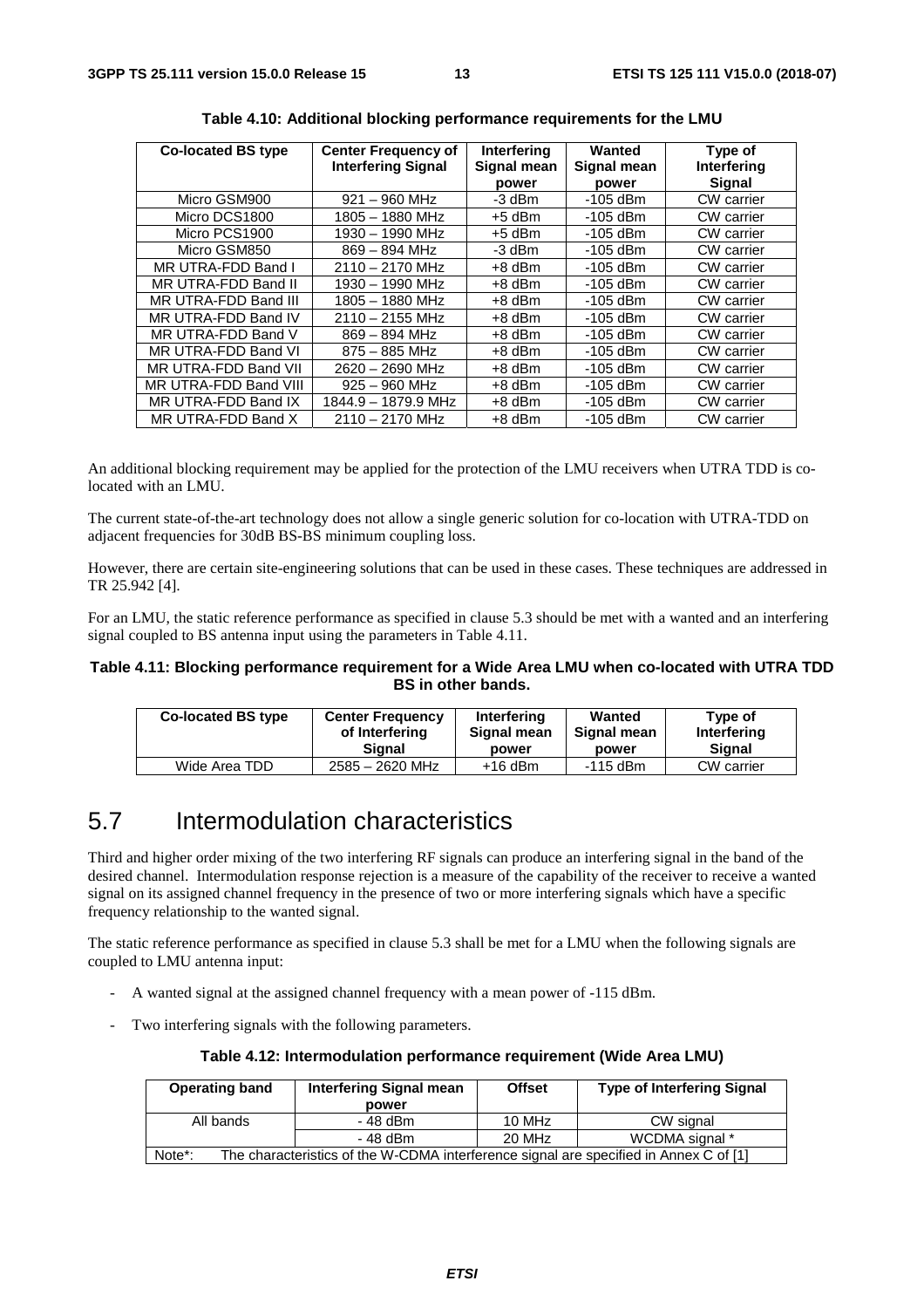| <b>Operating band</b>             | <b>Interfering Signal mean</b> | <b>Offset</b> | <b>Type of Interfering Signal</b> |
|-----------------------------------|--------------------------------|---------------|-----------------------------------|
|                                   | power                          |               |                                   |
| II, III, IV, V, VIII, X           | - 47 dBm                       | 3.5 MHz       | CW signal                         |
|                                   | - 47 dBm                       | 5.9 MHz       | GMSK modulated*                   |
| * GMSK as defined in TS45.004 [2] |                                |               |                                   |

**Table 4.13: Narrowband intermodulation performance requirement (Wide Area LMU)** 

The static reference performance as specified in clause 5.3 shall be met for a Medium Range LMU when the following signals are coupled to LMU antenna input:

- A wanted signal at the assigned channel frequency with a mean power of -105 dBm.
- Two interfering signals with the following parameters.

#### **Table 4.14: Intermodulation performance requirement (Medium Range LMU)**

| <b>Operating band</b>                                                                                        | <b>Interfering Signal mean</b><br>power | <b>Offset</b> | <b>Type of Interfering Signal</b> |  |  |
|--------------------------------------------------------------------------------------------------------------|-----------------------------------------|---------------|-----------------------------------|--|--|
| All bands                                                                                                    | - 44 dBm                                | 10 MHz        | CW signal                         |  |  |
|                                                                                                              | - 44 dBm                                | 20 MHz        | WCDMA signal *                    |  |  |
| The characteristics of the W-CDMA interference signal are specified in Annex C of [1]<br>Note <sup>*</sup> : |                                         |               |                                   |  |  |

#### **Table 4.15: Narrowband intermodulation performance requirement (Medium Range LMU)**

| <b>Operating band</b>             | <b>Interfering Signal mean</b> | <b>Offset</b> | <b>Type of Interfering Signal</b> |
|-----------------------------------|--------------------------------|---------------|-----------------------------------|
|                                   | power                          |               |                                   |
| II, III, IV, V, VIII, X           | - 43 dBm                       | 3.5 MHz       | CW signal                         |
|                                   | - 43 dBm                       | 5.9 MHz       | GMSK modulated*                   |
| * GMSK as defined in TS45.004 [2] |                                |               |                                   |

# 5.8 Spurious emissions

The spurious emissions power is the power of emissions generated or amplified in a receiver that appear at the LMU antenna connector.

The power of any spurious emission shall not exceed:

|  |  | Table 4.16: General LMU spurious emission requirement |
|--|--|-------------------------------------------------------|
|  |  |                                                       |

| <b>Band</b>       | <b>Maximum</b><br>level | <b>Measurement</b><br><b>Bandwidth</b> | <b>Note</b>                                                                                                                                                  |
|-------------------|-------------------------|----------------------------------------|--------------------------------------------------------------------------------------------------------------------------------------------------------------|
| $30MHz - 1 GHz$   | $-57$ dBm               | $100$ kHz                              |                                                                                                                                                              |
| 1 GHz - 12.75 GHz | $-47$ dBm               | 1 MHz                                  | With the exception of frequencies between<br>12.5 MHz below the first carrier frequency and<br>12.5 MHz above the last carrier frequency<br>used by the LMU. |

In addition the following requirements shall be applied for the protection of UE, MS, and Node B, BS of the same and other systems, where the power of any spurious emission shall not exceed the limits: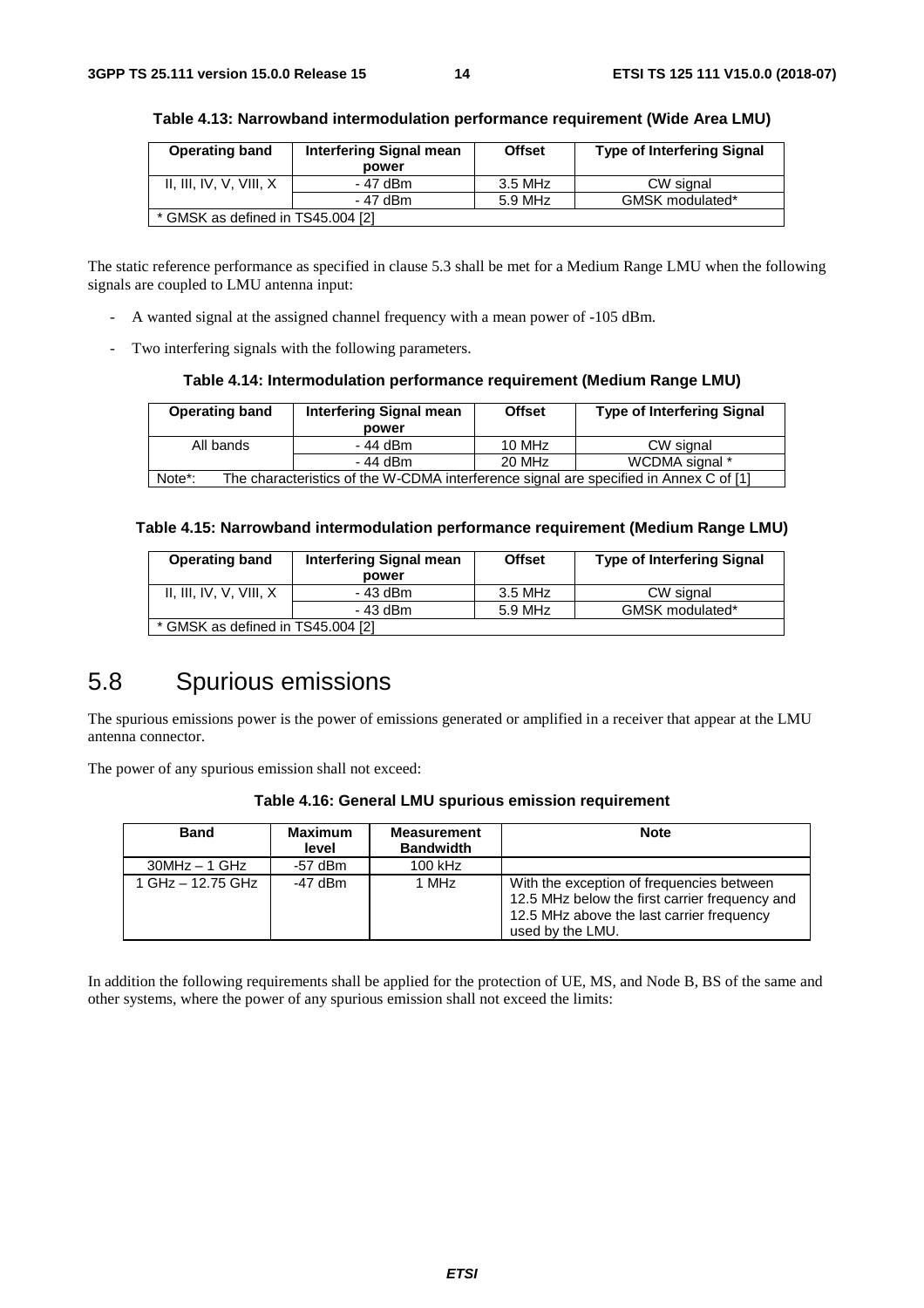| <b>Operating</b> | <b>Band</b>         | <b>Maximum</b> | <b>Measurement</b> | <b>Note</b> |
|------------------|---------------------|----------------|--------------------|-------------|
| <b>Band</b>      |                     | level          | <b>Bandwidth</b>   |             |
|                  | 1920 - 1980 MHz     | -78 dBm        | 3.84 MHz           |             |
| Ш                | 1850 - 1910 MHz     | $-78$ dBm      | 3.84 MHz           |             |
| Ш                | $1710 - 1785$ MHz   | $-78$ dBm      | 3.84 MHz           |             |
| IV               | $1710 - 1755$ MHz   | $-78$ dBm      | 3.84 MHz           |             |
|                  | $824 - 849$ MHz     | $-78$ dBm      | 3.84 MHz           |             |
| V١               | $815 - 850$ MHz     | -78 dBm        | 3.84 MHz           |             |
| VII              | $2500 - 2570$ MHz   | -78 dBm        | 3.84 MHz           |             |
| VIII             | $880 - 915$ MHz     | -78 dBm        | 3.84 MHz           |             |
| IX               | 1749.9 - 1784.9 MHz | -78 dBm        | 3.84 MHz           |             |
| Χ                | 1710 - 1770 MHz     | $-78$ dBm      | 3.84 MHz           |             |

**Table 4.17: Additional LMU Spurious emissions limits** 

In addition, the requirement in Table 4.18 may be applied to geographic areas in which both UTRA-TDD and UTRA-FDD are deployed.

**Table 4.18: Additional spurious emission requirements for the TDD bands** 

| <b>Operating</b><br><b>Band</b> | <b>Band</b>       | Maximum<br>level | <b>Measurement</b><br><b>Bandwidth</b> | <b>Note</b>             |
|---------------------------------|-------------------|------------------|----------------------------------------|-------------------------|
|                                 | $1900 - 1920$ MHz | -78 dBm          | 3.84 MHz                               | Not applicable in Japan |
|                                 | $2010 - 2025$ MHz |                  |                                        |                         |
|                                 | $2010 - 2025$ MHz | -52 dBm          | 1MHz                                   | Applicable in Japan     |
| VI. IX                          | $2010 - 2025$ MHz | -52 dBm          | 1MHz                                   |                         |

# 6 LMU measurement requirements

#### 6.1 General

All tests at specified detection levels require that the LMU detection threshold be set such that the false alarm rate is at or below 5 % when no signal is present (noise only).

### 6.2 RRC States supported

UTDOA positioning technique does work in CELL\_DCH and CELL\_FACH state, not in URA\_PCH nor CELL\_PCH state.

### 6.3 Maximum response times

1) The maximum time for a Master LMU to establish a reference signal shall be, after the data capture has started, less than 5 seconds.

2) The maximum time for the distribution of the reference signal to another LMU involved in the positioning shall be less than 3 seconds.

3) The maximum time of detection of the time of arrival in an LMU given the reference signal shall be less than 15 seconds.

#### 6.4 Nominal time accuracy

Nominal Time Accuracy requirement verifies the difference between the detected time of arrival and the real time of arrival.

In an AWGN environment with no fading or multi-paths, the standard deviation of the timing error of the LMU shall be less than 30 ns when the signal presence is correctly detected.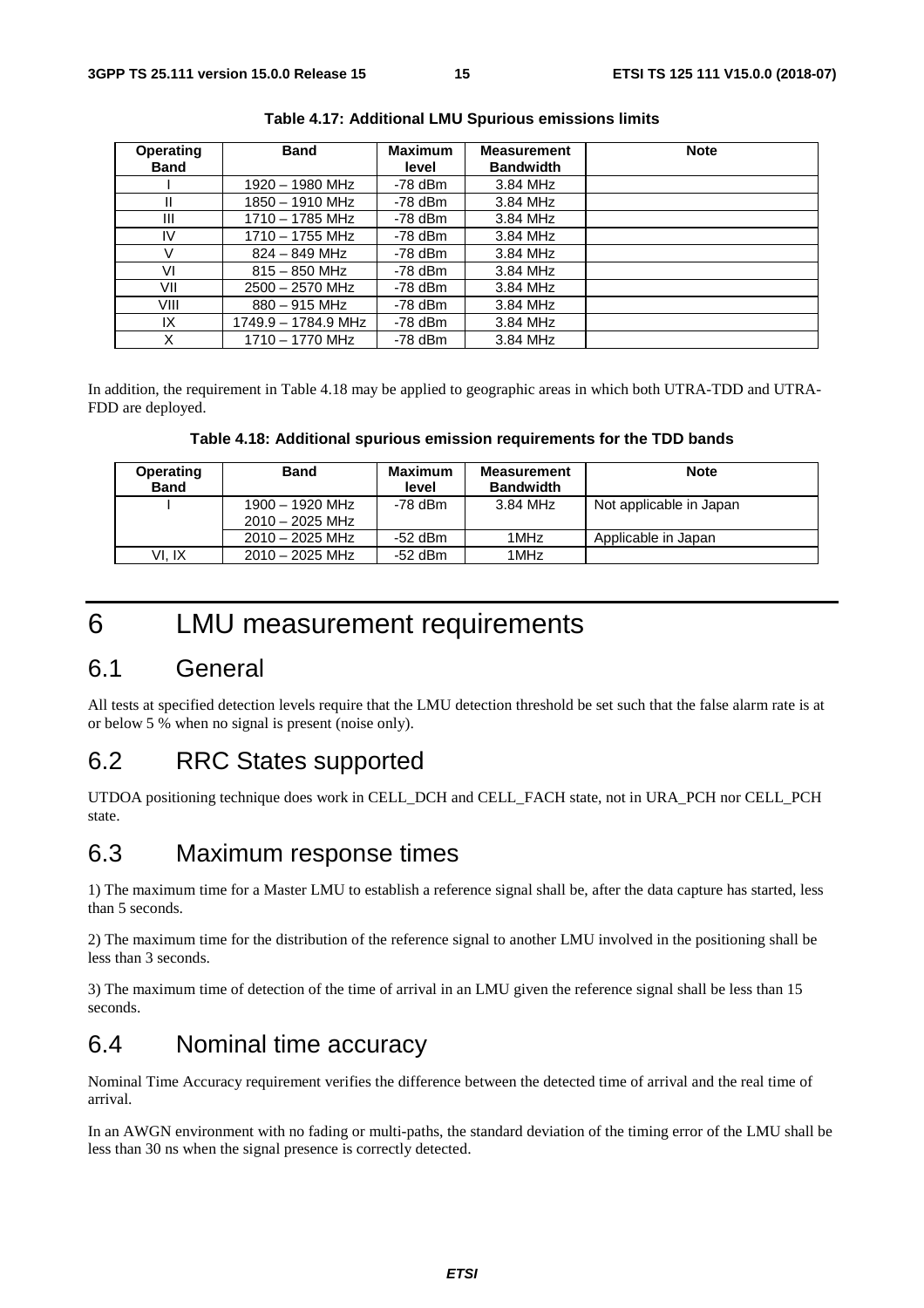# 6.5 Multipath scenarios

The purpose of the test case is to verify the LMU receiver's performance in multipath.

For the 12.2 kbps reference measurement channel specified in 3GPP TS 25.104 Annex A [1], and with Rx diversity (using both diversity paths), the LMU shall be capable of detecting the earliest path, for at least 90 % of the location attempts, at the levels in Table 5.1.

Nominal time accuracy for multipath fading scenarios includes an additional chip duration of 260 nanoseconds over that in Section 5.4.

| <b>Propagation condition</b> | Detection level: Signal to<br>Noise level in (dB) | <b>Note</b>       |
|------------------------------|---------------------------------------------------|-------------------|
| Static (AWGN)                | $-51.2$ dB                                        | NOTE <sub>1</sub> |
| Multipath fading Case 1      | $-47.2dB$                                         | NOTE <sub>2</sub> |
| Multipath fading Case 2      | - 43.8 dB                                         | NOTE <sub>2</sub> |
| Multipath fading Case 3      | $-41.9$ dB                                        | NOTE <sub>2</sub> |
| Multipath fading Case 4      | - 39.8 dB                                         | NOTE <sub>2</sub> |

**Table 5.1: Multipath detection level** 

NOTE 1: Static propagation condition is described in 3GPP TS 25.104 Annex B.1 [1].

NOTE 2: Multipath-fading case 1-4 is described in 3GPP TS 25.104 Annex B.2 [1].

# 6.6 Moving scenario

The purpose of the test case is to verify the LMU receiver's performance to Doppler shift.

In an AWGN environment with no fading or multi-paths, and at a speed of 250km/h, the detectability of the LMU shall be degraded by no more than 1.5 dB.

#### 6.7 Cross correlation

The ability of the LMU to detect a weak terminal signal in the presence of a strong other terminal is covered in Section 5.5 when the other terminal interference is modelled as AWGN.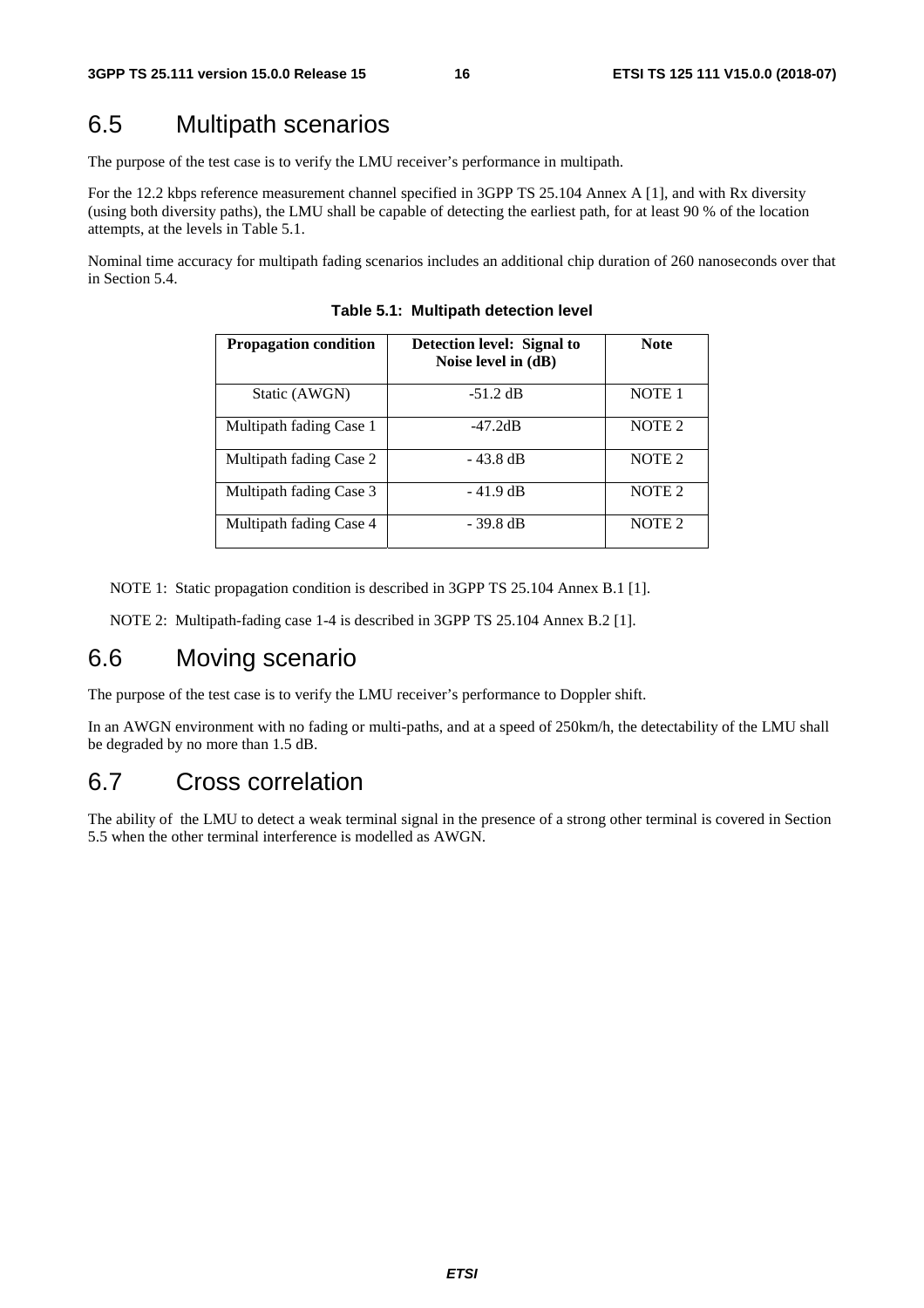|         | <b>Change history</b> |       |           |                |  |                                |                              |
|---------|-----------------------|-------|-----------|----------------|--|--------------------------------|------------------------------|
| Date    | Meetina               | 'TDoc | <b>CR</b> | <b>Rev Cat</b> |  | <b>: Subiect/Comment</b>       | <b>New</b><br><b>version</b> |
| 2018-06 | SA#80                 | -     | -         |                |  | Update to Rel-15 version (MCC) | 15.0.0                       |

# Annex A (informative): Change history

| <b>Change history</b> |              |             |            |     |                                                                          |            |        |               |  |
|-----------------------|--------------|-------------|------------|-----|--------------------------------------------------------------------------|------------|--------|---------------|--|
| <b>Date</b>           | <b>TSG</b>   | Doc.        | <b>ICR</b> | Rev | Subject/Comment                                                          | <b>Cat</b> | Old    | <b>New</b>    |  |
| 2005-08               |              |             |            |     | Initial version created                                                  |            |        | 0.1.0         |  |
| 2007-11               |              |             |            |     | Incorporate simulation results and synchronize with TS.104               |            | 0.1.0  | 1.0.0         |  |
| 2007-12               | 38           | RP-071015   |            |     | Approved version at RAN TSG #38                                          |            | 1.0.0  | 7.0.0         |  |
| 2008-03               | 39           | RP-080122 1 |            |     | Correcting multipath detection level in LMU performance<br>specification | F          | 7.0.0  | 7.1.0         |  |
| 2008-12               | SP-42        |             |            |     | Upgraded unchanged from Rel-7                                            |            |        | 8.0.0         |  |
| 2009-12               | SP-46        |             |            |     | Upgraded unchanged from Rel-8                                            |            |        | 9.0.0         |  |
|                       | SP-51        |             |            |     | Upgraded unchanged from Rel-9                                            |            | 9.0.0  | 10.0.0        |  |
| 2012-09               | SP-57        |             |            |     | Update to Rel-11 version (MCC)                                           |            | 10.0.0 | 11.0.0        |  |
| 2014-09               | SP-65        |             |            |     | Update to Rel-12 version (MCC)                                           |            | 11.0.0 | 12.0.0        |  |
| 2016-01               | SP-70        |             |            |     | Update to Rel-13 version (MCC)                                           |            | 12.0.0 | 13.0.0        |  |
| 2017-03               | <b>RP-75</b> |             |            |     | Update to Rel-14 version (MCC)                                           |            |        | 13.0.0 14.0.0 |  |